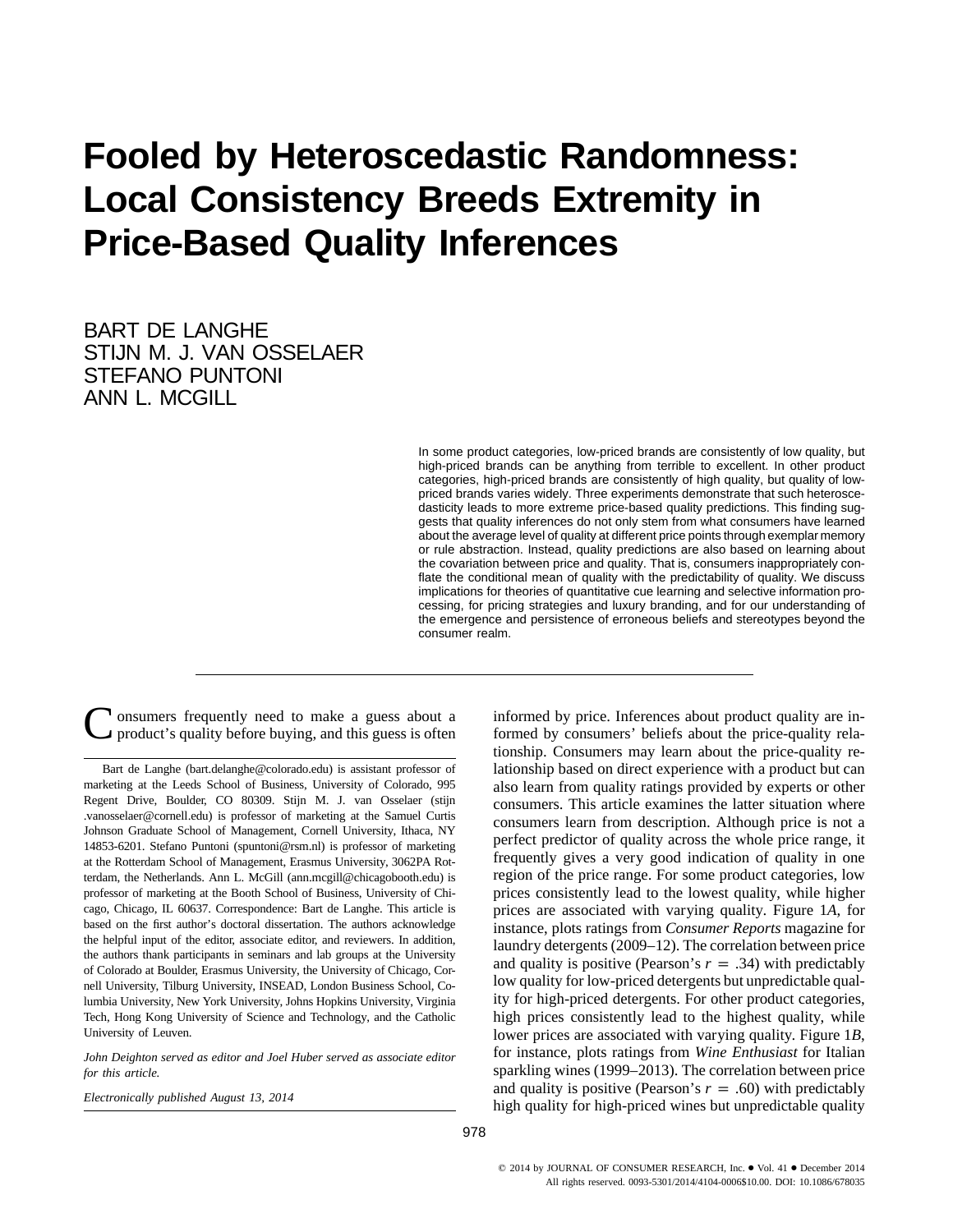#### **FIGURE 1**

PRICES AND QUALITY SCORES FOR LAUNDRY DETERGENT AND SPARKLING WINE



NOTE.—(*A*) Conventional laundry detergents under \$0.25 per load rated by *Consumer Reports* between 2009 and 2013. (*B*) Italian sparkling wines under \$100 rated by *Wine Enthusiast* between 1999 and 2013.

for low-priced wines. Many other product categories show similar asymmetries in the consistency of quality across the price range (see, e.g., *Consumer Reports* ratings for kitchen knives, toilet paper, digital cameras, etc.).

Prior research in marketing that examined the actual pricequality relationship and consumer beliefs about this relationship has assumed that random variation in quality is constant across the price range. Research on how people learn functional relationships between predictive cues and continuous outcomes in psychology has also not explored whether cue-based outcome inferences may be systematically affected by whether random variation in the outcome is constant across the range of the cue or not—that is, whether randomness is homoscedastic versus heteroscedastic. We find this lack of insight surprising because many cue-outcome relationships that are relevant to people's professional and everyday lives display patterns of randomness that violate the assumption of homoscedasticity. For instance, the relationship between selling price and sales of a product is often negative with unpredictable sales for lower

selling prices but consistently low sales for higher selling prices (Simon 1989). The relationship between intelligence and job performance is positive with unpredictable job performance at lower intelligence but consistently high job performance at higher intelligence (Kahneman and Ghiselli 1962). The relationship between income and violent crime rate is negative with highly variable crime rates in lowincome communities but consistently low crime rates in high-income communities (Mladenka and Hill 1976).

The current article examines how people form price-based quality inferences when quality is highly consistent in one price region. How does consistently low quality at lower prices affect predicted quality at higher prices? And how does consistently high quality at higher prices affect predicted quality at lower prices? Given that cue-outcome relationships across many different judgment domains are characterized by heteroscedasticity, this research question is not only relevant for consumer decision making but also for understanding managerial, medical, legal, and policy decisions.

# **THEORETICAL BACKGROUND**

# Price-Based Quality Predictions

Quality predictions are central to marketing because they drive initial sales, customer satisfaction, repeat sales, and ultimately profit, as well as shareholder value (Aaker and Jacobson 1994; Bolton and Drew 1991; Rust, Zahorik, and Keiningham 1995). Consumers base their quality inferences on variables that are observable and correlated with quality, such as brand name (Keller 1993), advertising intensity (Kirmani and Wright 1989), warranties (Boulding and Kirmani 1993), and country of origin (Hong and Wyer 1989). Price is arguably the most commonly used cue for quality, and therefore the price-quality relationship has taken a central place in the marketing literature.

Some research analyzed the actual relationship between price and quality in the marketplace. The relationship is positive for most product categories, although it is far from perfect, and it varies considerably across product categories (Gerstner 1985; Lichtenstein and Burton 1989; Tellis and Wernerfelt 1987). Other research analyzed consumers' subjective beliefs about the relationship between price and quality. Consumers generally think that price is a good indicator of quality and that a higher price is associated with higher quality (Dawar and Parker 1994; Pechmann and Ratneshwar 1992; Rao and Monroe 1989; Teas and Agarwal 2000). A final stream of research analyzed the correspondence between the actual and the subjective price-quality relationship. Correspondence tends to be modest, and consumers often believe that the price-quality relationship is stronger than it really is (Broniarczyk and Alba 1994; Cronley et al. 2005; Kardes et al. 2004; Lichtenstein and Burton 1989).

Prior research has uncovered some moderators of pricebased quality judgments. For example, Broniarczyk and Alba (1994) showed that whereas consumers generally overestimated the quality of higher priced products, this bias was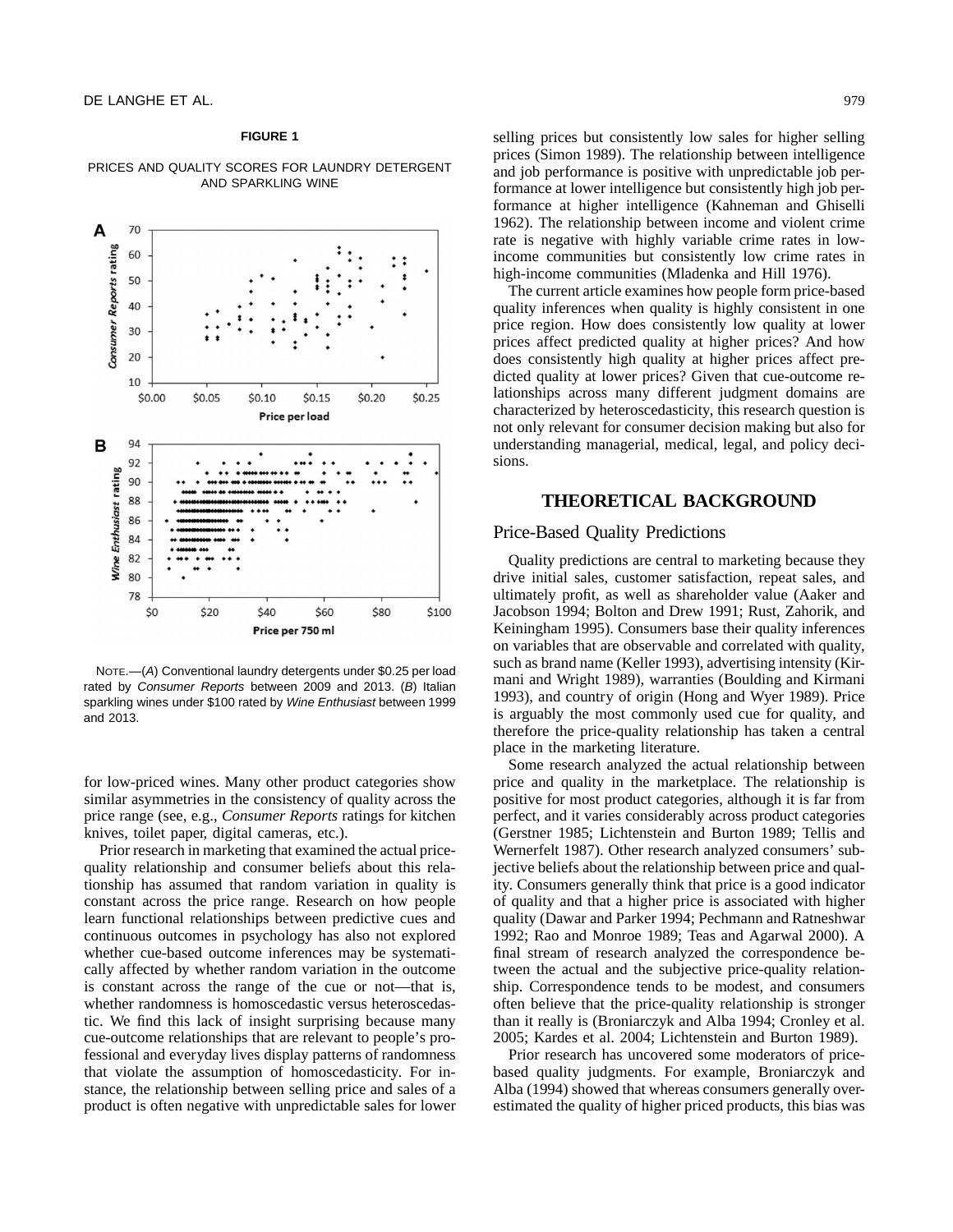reduced when another cue was present that perfectly predicted quality. Kardes et al. (2004) found that reliance on price for quality predictions was more pronounced when consumers' concern about closure was high, product information was ordered by quality, information about a large number of brands was presented, and that some of these moderators have interactive effects.

# Local Consistency and Price-Based Quality **Predictions**

In this article, we investigate a hitherto unexplored moderator of price-based quality judgments: heteroscedasticity in the price-quality relationship. Specifically, we examine how the presence of a price region where quality is locally consistent influences quality predictions in other price regions in which consumers either have no knowledge or have previously seen that quality is hard to predict. We define local consistency as the existence of a price region with no or low unexplained variation in quality. As an example, consider a situation in which a consumer encounters three high-priced products with large variation in quality and three low-priced products with large variation in quality with a positively sloped regression line linking price and quality (see fig. 2*A*). Now suppose we substitute the three low-priced products with large variation in quality with three low-priced products with almost no variation in quality (see fig. 2*B*). Our question is what the presence of a price region in which quality is locally consistent should do to consumers' price-based quality predictions for new products in the high-price region.

Most influential cognitive models propose that people can learn to predict the expected value of an outcome for a specific cue value in one of two ways (Birnbaum 1976; De Langhe, van Osselaer, and Wierenga 2011; Einhorn, Kleinmuntz, and Kleinmuntz 1979; Juslin, Karlsson, and Olsson 2008; Juslin, Olsson, and Olsson 2003; Kelley and Busemeyer 2008; Koh and Meyer 1991). First, according to an exemplar-based process, people store previously seen cueoutcome pairs (i.e., exemplars) in memory. When making a prediction for a new target cue value, these exemplars are activated according to how close their cue values are to the cue value for the new exemplar. Thus, previously seen outcome values associated with similar cue values are weighted more than previously seen outcome values associated with dissimilar cue values. Because the prices for all low-priced products in figure 2*A* and 2*B* are identical, the influence of the quality of these low-priced products on the predicted quality for a new high-priced product should be the same. Thus, as long as the average quality of products at low price remains the same, an exemplar-based process implies the same predicted quality at high price, regardless of whether quality at low price is consistent or not.

Second, according to a cue-abstraction process, people learn a "mental rule" that maps cue values on outcome values. That is, they learn about the intercept and linear slope of the function that relates the outcome to the cue by

#### **FIGURE 2**

# VISUAL REPRESENTATIONS OF QUALITY AND PRICE



NOTE.—(*A*) Visual representation of a situation where a consumer encounters noisy quality at high price and noisy quality at low price. (*B*) Visual representation of a situation where a consumer encounters noisy quality at high price and consistent quality at low price.

comparing the value of the outcome at different levels of the cue. When the cue-outcome relationship is less noisy, people should find it easier to abstract the objective function, and outcome predictions lie closer to the least-squares regression line (Brehmer 1973; Brehmer and Lindberg 1970). Because the quality of low-priced products is less noisy in figure 2*B* than in 2*A*, people should find it easier to abstract the objective price-quality function; as a consequence, the predicted quality for a new high-priced product should lie closer to the average quality for high-priced products.

# The Influence of Perceived Covariation on Price-Based Quality Predictions

We hypothesize that price-based quality predictions are also (at least partially) based on the perceived association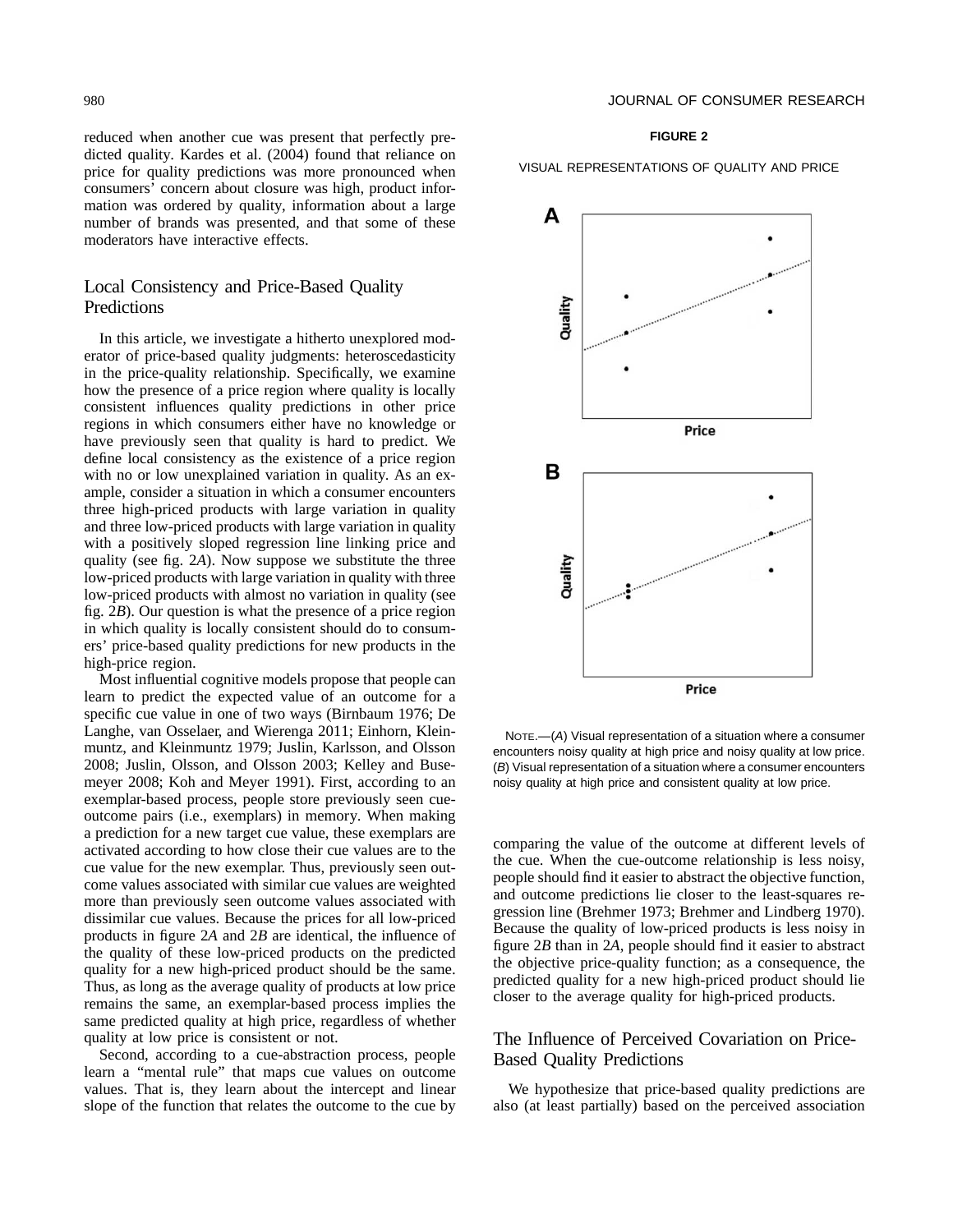strength or covariation between price and quality. Because the quality of low-priced products is less noisy in figure 2*B* than in 2*A*, the correlation between price and quality is higher in 2*B*. If price-based quality predictions in the highprice region are based at least partially on perceived covariation, this may increase predicted quality in the highprice region.

It is important to note here that a stronger price-quality correlation should not necessarily imply more extreme predictions of quality given price. If *p* is linearly related to *q*, then the relation between *p* and *q* can be represented as *q*  $= b_0 + b_1 p + e$ , where  $b_0$  is an intercept,  $b_1$  is the slope of the functional relationship, and *e* is a random variable. The expected value of *q* given *p* (i.e.,  $E[q|p]$ ) depends on the slope of the function together with the intercept. The association strength between *p* and *q* (i.e., the extent to which  $p$  is a good predictor of  $q$ , or the predictive validity of *p*) is instead indicated by the Pearson correlation coefficient (*r*), which is determined by slope but also by error variance  $(S_e^2)$  and variance of the cue  $(S_p^2)$ ; to wit,  $r^2 =$  $b_1^2 S_p^2 / (b_1^2 S_p^2 + S_e^2)$ . This implies that the correlation between *p* and *q* can vary independently from the slope of the function relating *p* and *q*. For instance, ceteris paribus, an increase in the range of *p* (i.e., an increase in  $S_n^2$ ) does not affect slope, but it does increase the correlation between *p* and *q*. Similarly, a decrease in error variance (i.e., a decrease in  $S<sub>a</sub><sup>2</sup>$  does not affect slope, but it does increase the correlation between *p* and *q*. Thus, holding constant intercept and slope, the average predicted quality given price should not depend on the correlation.

To the best of our knowledge, no prior studies in pricequality research or in other research about the prediction of continuous outcomes based on continuous cues have established a conflation between perceived covariation and outcome predictions. However, studies in the probability learning literature can be interpreted as being consistent with such a conflation. In this literature participants learn to predict the presence or absence of a dichotomous outcome based on whether a predictive cue is present or not. Although learning about probabilities seems very different from learning about the level of a continuous variable, and while there is a near-absence of cross-references between these literatures, there are some commonalities at a higher level of abstraction (Broniarczyk and Alba 1994; Juslin, Olsson, and Olsson 2003).

The literature on continuous learning uses (*a*) Pearson's correlation as the normative benchmark for covariation judgments and (*b*) conditional means as the normative benchmark for predictions (conditional means indicate the expected value of a variable given the value of another variable). The probability learning literature instead uses (*a*) the Phi coefficient or Delta-P as the normative benchmark for "contingency judgments" ( $\Phi$  is a special case of Pearson's correlation that is used when both variables are dichotomous;  $\Delta P$  is the conditional probability of the outcome given the presence of the cue minus the conditional probability of the outcome given the absence of the cue; see Allan [1980] for a review) and (*b*) conditional probabilities as the normative benchmark for predictions (conditional probabilities indicate the probability or expectation of an event given that another event has occurred; e.g., *P*(*outcome cue present*)). Thus, Pearson correlation and  $\Phi$ or  $\Delta P$  can be seen as analogs because they measure covariation, and conditional mean and conditional probability can be seen as analogs because they measure the expected level of the outcome for a specific cue value.

A notable finding in the literature using dichotomous cues and outcomes is that when people are asked to judge the probability of an outcome being present given that the cue is present, their answers reflect not only the normative representation of conditional probability, *P*(*outcome* | *cue present*). The answers are also influenced by the cue-outcome contingency. To give an example, consider a situation where two groups are exposed to the same probability of an outcome in the presence of a cue (say, .50) but different probabilities of the outcome in the absence of the cue (say, .50 vs. .10). There is no contingency between the cue and the outcome for the first group; the cue is not a reliable predictor of the outcome ( $\Phi = 0$ ;  $\Delta P = 0$ ). There is a positive contingency between the cue and the outcome for the second group; the cue is a reliable predictor of the outcome ( $\Phi =$ .44;  $\Delta P = .40$ ). The conditional probability that the outcome is present given that the cue is present is equal  $(P(outcome|cue present) = .50)$ , and thus normatively both groups should provide equal conditional probability judgments of the outcome when presented with the cue. However, the typical finding is that the second group who saw positive cue-outcome contingency judges the conditional probability to be higher than the first group who saw no cue-outcome contingency. Conditional probability judgments are thus more extreme when the cue is perceived to be a better predictor of the outcome. In other words, conditional probability judgments are biased by perceived contingency (Mitchell et al. 2013; Price and Yates 1995; for a review, see Lagnado and Shanks [2002]). In the same vein, predictions for a continuous outcome at a specific cue value (e.g., a prediction of quality at high price) may be biased by perceived covariation (e.g., the extent to which one believes that price is a good predictor of quality).

Returning to the scenario in figure 2, if consumers base their predictions of quality given price on perceived covariation, the presence of a price region where quality is locally consistent (see fig. 2*B*) should increase predicted quality at high price. This would be the case because greater consistency in quality increases the Pearson correlation between price and quality, leading to an increase in the perceived covariation between price and quality that in turn drives price-based quality predictions. Of course, judgments of covariation do not conform perfectly to objective differences in Pearson correlation (Crocker 1981; Lane, Anderson, and Kellam 1985). Price-based quality predictions should thus be traced to differences in perceived covariation and not differences in objective correlation. In other words, a configuration of price-quality pairs that is characterized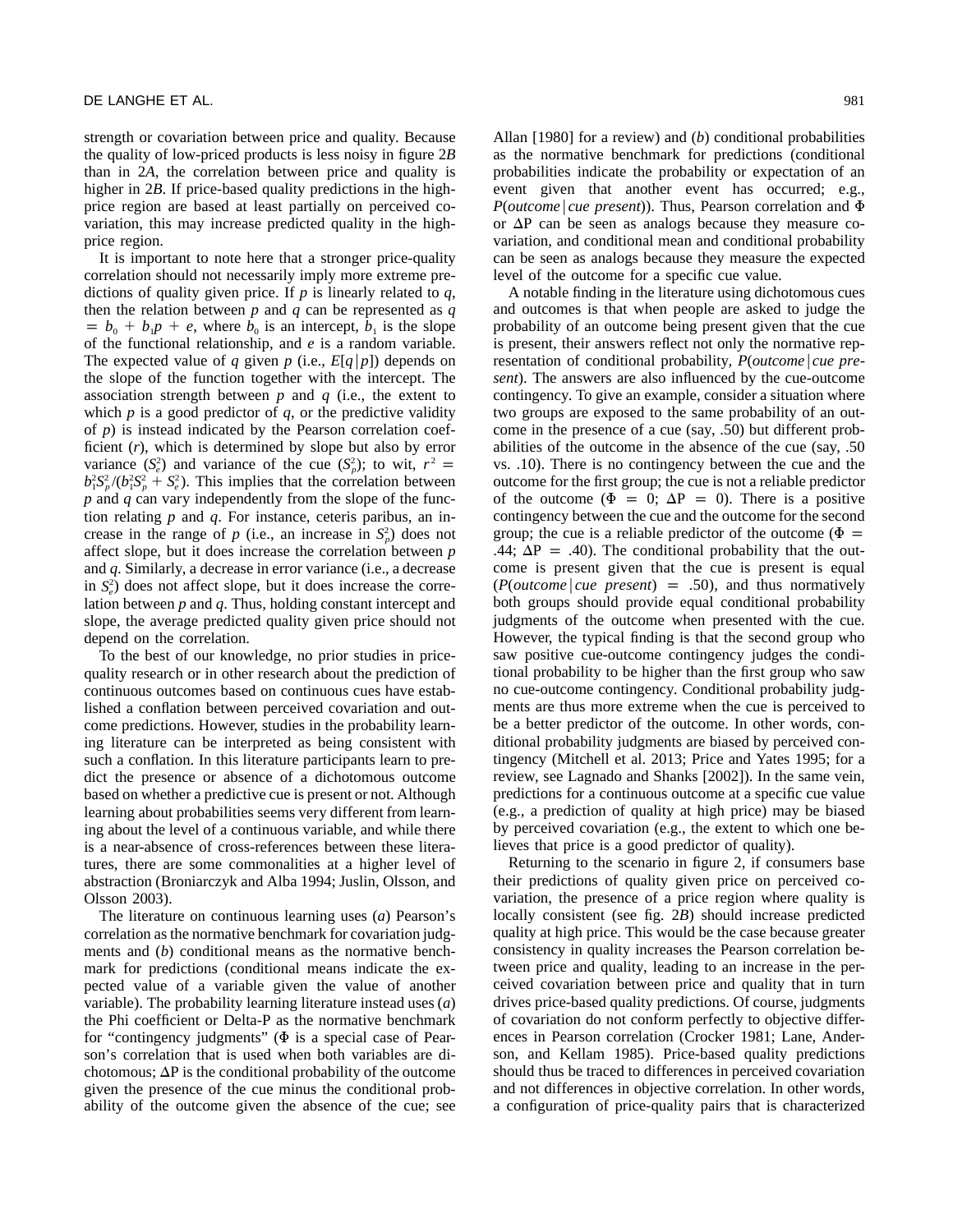|                                        |                          |        |                         |        |                           | PRICE-QUALITY PAIRS USED IN STUDY 1 |        |                          |         |        |
|----------------------------------------|--------------------------|--------|-------------------------|--------|---------------------------|-------------------------------------|--------|--------------------------|---------|--------|
|                                        | Condition 1<br>Yes<br>No |        | Condition 2<br>No<br>No |        | Condition 3<br>Yes<br>Yes |                                     |        | Condition 4<br>No<br>Yes |         |        |
| Local consistency:<br>Cue competition: |                          |        |                         |        |                           |                                     |        |                          |         |        |
|                                        | Price                    | Rating | Price                   | Rating | Price                     | Cuisine                             | Rating | Price                    | Cuisine | Rating |
|                                        | \$\$\$                   | $**$   | \$\$\$                  | **     | \$\$\$                    | Chinese                             | $**$   | \$\$\$                   | Chinese | $**$   |
|                                        | \$\$\$                   | $***$  | \$\$\$                  | ***    | \$\$\$                    | Chinese                             | ***    | \$\$\$                   | Chinese | ***    |
|                                        | \$\$\$                   | ****   | \$\$\$                  | ****   | \$\$\$                    | Chinese                             | ****   | \$\$\$                   | Chinese | ****   |
|                                        | \$\$\$\$                 | ****   | \$\$\$\$                | ***    | \$\$\$\$                  | Italian                             | ****   | \$\$\$\$                 | Italian | ***    |
|                                        | \$\$\$\$                 | ****   | \$\$\$\$                | ****   | \$\$\$\$                  | Italian                             | ****   | \$\$\$\$                 | Italian | ****   |
|                                        | \$\$\$\$                 | ****   | \$\$\$\$                | *****  | \$\$\$\$                  | Italian                             | ****   | \$\$\$\$                 | Italian | *****  |

**TABLE 1**

by local consistency may lead to more extreme price-based quality predictions relative to a configuration of price-quality pairs that is not characterized by local consistency, even if both configurations have the same objective correlation. In sum, we hypothesize that consumers will be fooled by local consistency: Ceteris paribus, experiencing consistently low (high) quality products at lower (higher) prices should lead to more extreme price-based quality predictions at higher (lower) prices.

# **OVERVIEW OF STUDIES**

In study 1, we examine whether quality predictions in a price region that participants have no direct quality information about are more extreme when quality is locally consistent in another price region (and the price-quality correlation is higher) compared to when quality is not consistent in any price region (and the price-quality correlation is lower). We also test whether the biasing effect of local consistency generalizes to situations in which products are described on more than one cue, not just price. In study 2, we manipulate heteroscedasticity in the relationship between price and quality while keeping the objective price-quality correlation constant. Participants in this study make predictions in a price region where they have previously seen that quality is noisy (as opposed to a price region of which participants have no prior knowledge). In study 3, we examine the effect of local consistency in a situation in which objective correlation is undefined. Participants learn about quality at one price point only. Quality at this price point is either locally consistent or inconsistent and based on that knowledge participants predict quality in another price region.

The experiments address two major ways in which consumers may learn about the price-quality relationship. Sometimes consumers learn about the price-quality relationship through list-based information that presents price and quality information simultaneously for many products. For example, consumers may visit websites such as [Yelp.com](http://www.Yelp.com) or [Ur](http://www.urbanspoon.com)[banspoon.com](http://www.urbanspoon.com) to decide which restaurant to go to. On these websites, several restaurants are listed based on few attributes, primarily price and an overall quality rating (often provided by other users), all presented at the same time. To structurally mimic such a simultaneous learning process in an experimental setting, studies 1 and 3 adopt a learning paradigm in which participants are exposed to a number of restaurants with varying prices and quality ratings in tabular format. At other times, consumers learn about one product at a time (i.e., the information is not available all at once). For instance, a consumer may learn about the price and quality rating for a wine on one day and about the price and quality rating for another wine a few days later. To approximate such a sequential learning process in a lab setting, study 2 adopts a learning paradigm in which participants are exposed to products with varying prices and quality scores one by one. Following prior work on consumer learning, we use wines as the target product category (van Osselaer, Janiszewski, and Cunha 2004).

# **STUDY 1**

Study 1 had four conditions. Participants in the first condition were exposed to three restaurants of varying quality at intermediate prices, together with three restaurants of consistently high quality at high prices (see table 1, condition 1). Participants in the second condition were exposed to three restaurants of varying quality at intermediate prices, together with three restaurants of varying quality at high prices (see table 1, condition 2). The average quality given price was the same in both conditions. After this learning phase, all participants judged the relationship strength between price and quality and, more importantly, predicted the average quality for restaurants in the low-price region. We are interested in the extremity of quality predictions: are they equally, less, or more extreme when quality is consistent in another price region? Our hypothesis is that the perceived covariation between price and quality is higher when quality is consistent in one price region (condition 1) than when it is not (condition 2) and that consumers use their perception of high covariation as a basis for their quality predictions. This should lead to lower quality predictions in the low-price region.

Consumers often see and use more than one cue for quality, and these cues are oftentimes correlated. Correlated cues lead to cue competition, which may reduce the effect of price on quality predictions (Pavlov 1927; van Osselaer and Alba 2003). Thus, the presence of another cue in addition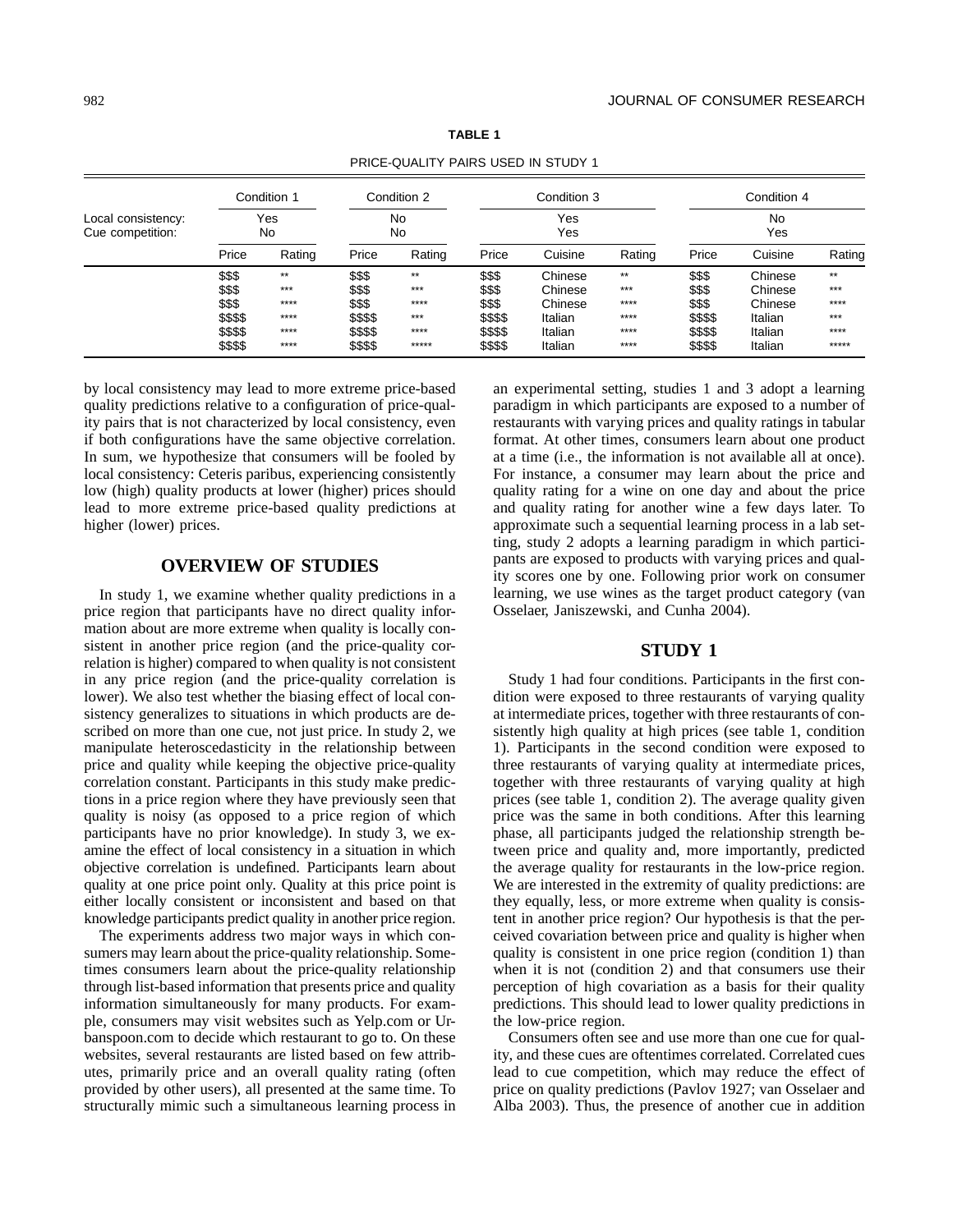to price may reduce any effect involving price. We therefore added two more conditions that are identical to the first two conditions except that in these conditions participants saw a second cue that is perfectly correlated with price (see table 1, conditions 3 and 4). We added this manipulation for generalizability and robustness.

# Method

*Participants and Design.* One hundred and thirty-nine undergraduate students at the University of Colorado Leeds School of Business participated for course credit (70 females;  $M_{\text{age}} = 20.20$ , SD = 2.19). The study used a 2 (locally consistent information: no vs. yes)  $\times$  2 (cue competition: no vs. yes) full factorial experimental design. Participants were randomly assigned to conditions. The local consistency factor indicates whether quality was consistently high or variable with the same high mean when price was high. The cue competition factor indicates whether or not the table presented a second cue—cuisine (Chinese vs. Italian)—that correlated perfectly with price.

*Procedure.* Participants were instructed that they would receive information about restaurants and were asked to carefully examine the price and corresponding consumer ratings for the restaurants. The instructions indicated that the price of the restaurants could be very low  $(\$)$ , low  $(\$)$ , medium (\$\$\$), high (\$\$\$\$), or very high (\$\$\$\$\$) and that the consumer rating of the restaurants could be very low  $(*), \text{low } (**,), \text{medium } (***), \text{high } (****,), \text{or very high}$ (\*\*\*\*\*). Next, participants saw a table with information on the price and average consumer rating for six restaurants. The restaurants were ordered in increasing price order. Three of the restaurants were medium priced (\$\$\$) and had quality levels of low  $(**)$ , medium  $(***)$ , and high quality  $(****)$ , respectively. The three other restaurants were high priced (\$\$\$\$). In the condition with locally consistent information, all three high-priced restaurants were of high quality (\*\*\*\*). In the condition without locally consistent information, the three high-priced restaurants were of medium  $(****)$ , high  $(****)$ , and very high quality  $(******)$ , respectively. Thus, the tables were identical except for the consistency of the quality rating for high-priced restaurants. The tables in the cue competition and no cue competition conditions were identical except for the presence of a cuisine cue that was perfectly correlated with price (i.e., all mediumpriced restaurants were Chinese, whereas all high-priced restaurants were Italian). Table 1 presents the four tables that were presented to participants across conditions.

On the following page, we asked participants to rate three statements on a scale from 1 (completely disagree) to 7 (completely agree): "Generally speaking, the higher the price of the restaurant, the higher the consumer rating"; "Generally speaking, the lower the price of the restaurant, the lower the consumer rating"; and "The price of a restaurant is a good indicator of its consumer rating." We averaged participants' ratings across these items to obtain an index of the perceived covariation between price and quality (Cronbach's  $\alpha = 0.64$ ). We then asked all participants to predict the average consumer rating for a restaurant with a low price (\$\$), which was below the price range of restaurants presented in the table and was the dependent variable in this study. To allow estimating the slope of the subjective price-quality function, we also asked participants to rate the quality of a restaurant with a high price (\$\$\$\$). Participants received no information about cuisine at this stage.

# Results

*Predicted Quality.* Figure 3*A* plots predicted quality for the new restaurants by condition. We analyzed predictions with a repeated-measures ANOVA in which we entered price of the new restaurant (low price vs. high price) as a within-participant factor, and we entered local consistency (no vs. yes) and cue competition (no vs. yes) as betweenparticipant factors. Not surprisingly given the positive relationship between price and quality scores presented in the tables, this analysis revealed a main effect for the price of the new restaurant  $(F(1, 135) = 302.94, p < .001)$ . Participants predicted lower quality for the low-priced restaurant  $(M = 2.67)$  than for the high-priced restaurant  $(M = 3.97)$ . This effect was qualified by two two-way interactions.

First, there was an interaction effect with cue competition  $(F(1, 135) = 3.82, p = .05)$ . Quality predictions were less

#### **FIGURE 3**

#### A 5 Locally consistent information □ No locally consistent information  $\Delta$ Predicted quality  $\overline{3}$  $\overline{2}$  $\mathbf{1}$ Low price High price Low price High price Cue competition No cue competition B  $\overline{7}$ Locally consistent information 6 □ No locally consistent information Judged covariation 5  $\overline{a}$ 3  $\overline{\mathbf{z}}$  $\mathbf{1}$ Cue competition No cue competition

# RESULTS FOR STUDY 1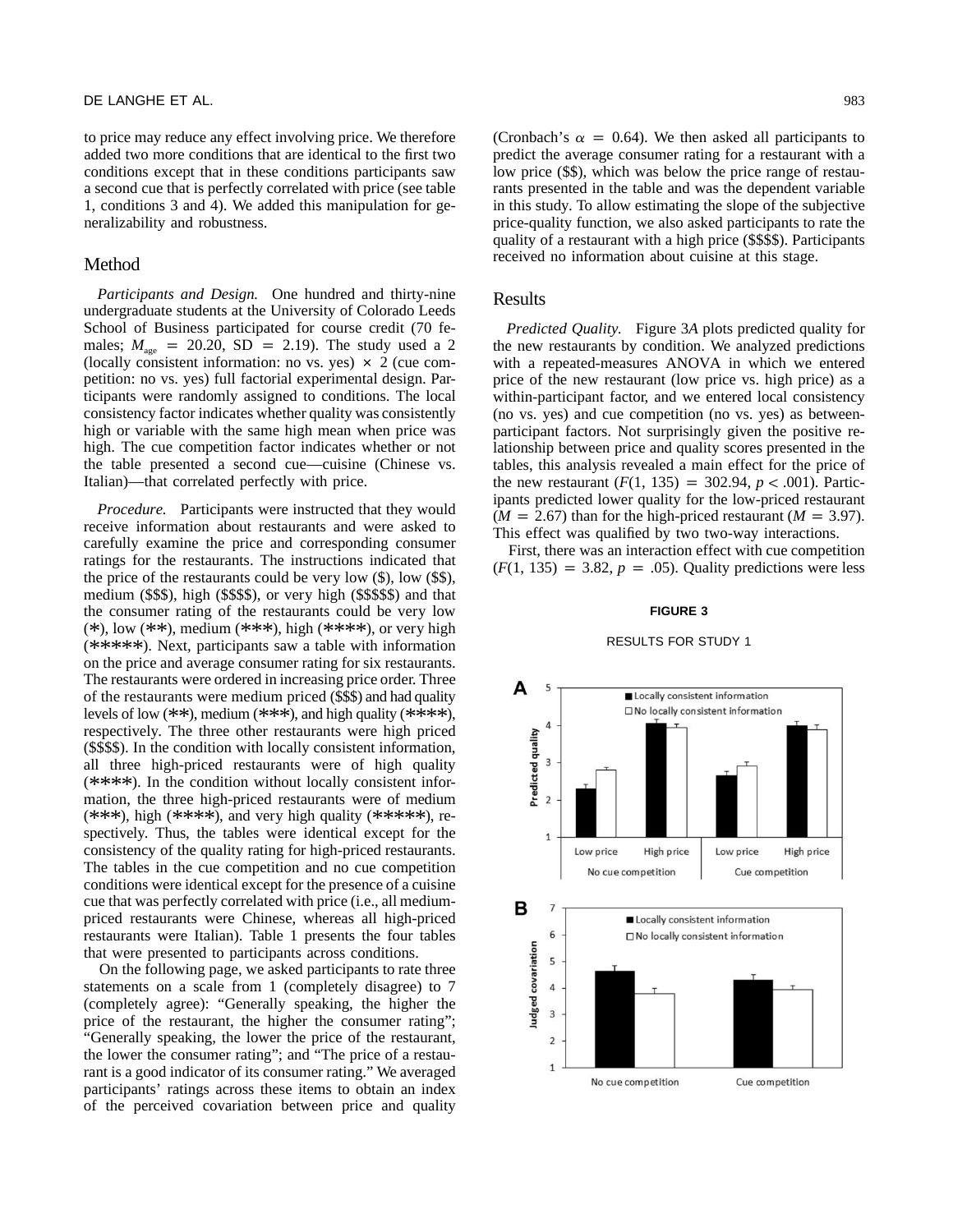sensitive to price when the table presented information about cuisine than when the table did not present information about cuisine. That is, the difference between predicted quality for low-priced and high-priced restaurants was greater in the condition with no cue competition  $(M = 1.44)$  than in the condition with cue competition  $(M = 1.15)$ . This is consistent with existing demonstrations of cue competition effects showing that the effect of one cue on quality judgments (i.e., price) is reduced when another, equally predictive cue (i.e., cuisine) is presented (van Osselaer and Alba 2003).

Second, and more important, there was an interaction effect with local consistency  $(F(1, 135) = 10.81, p < .01)$ . Predictions for the low-priced restaurant were more extreme (i.e., lower) when quality for high-priced restaurants was consistently high (always \*\*\*\*,  $\overline{M} = 2.49$ ) rather than variable with the same mean (one \*\*\*, one \*\*\*\*, and one \*\*\*\*\*;  $M = 2.86$ ;  $t(135) = -3.77$ ,  $p < .001$ ). Thus, the data confirm our hypothesis that locally consistent quality in one price region (i.e., the high-price region) leads to more extreme price-based quality predictions in another price region (i.e., the low-price region). The tabular format with a limited number of restaurants made it very easy to recall the average quality of the three high-priced restaurants when judging the quality of a new restaurant at exactly the same price. Therefore, we expected predicted quality for the high-priced (\$\$\$\$) restaurant to be close to the conditional mean (i.e., four indicating \*\*\*\*) regardless of consistency. This was indeed the case. Predicted quality for the highpriced restaurant did not depend on consistency  $(M_{\text{ves}} =$ 4.03 vs.  $M_{\text{no}} = 3.92$ ;  $p = .27$ ) and was very close to four stars. As a result, the difference between predicted quality for the low-priced restaurant and predicted quality for the high-priced restaurant was greater in the condition with locally consistent information  $(M = 1.54)$  than in the condition without locally consistent information  $(M = 1.06;$  $t(135) = -3.29$ ,  $p < .01$ ). Quality predictions were thus more strongly dependent on price in the condition where quality for high-priced restaurants was consistently high than in the condition where quality for high-priced restaurants was high but not consistently so. No other effects in the model were statistically significant. Specifically, the threeway interaction effect between the price of the new restaurant, local consistency, and cue competition was not significant  $(p = .42)$ . This indicates that the effect of local consistency on prediction extremity does not significantly depend on cue competition. That is, regardless of whether quality predictions depend on price more (i.e., in the no cue competition condition) or less (i.e., in the cue competition condition), consistently high quality at high price increased the extremity of predicted quality in the low-price region.

*Judged Covariation.* Figure 3*B* plots covariation judgments by condition. We analyzed judgments with a twoway ANOVA in which we entered local consistency (no vs. yes) and presence of a competing cue (no vs. yes) as between-participant factors. Unsurprisingly, given the fact that objectively the price-quality correlation is higher in the conditions with locally consistent information, this analysis revealed a main effect of local consistency  $(F(1, 135) = 9.99,$  $p < .001$ ). Participants judged the relationship between price and quality as stronger when quality for high-priced restaurants was consistently high ( $M_{\text{yes}} = 4.46$  vs.  $M_{\text{no}} = 3.86$ ). There was no main effect of cuisine  $(p = .63)$  and no interaction effect between local consistency and cuisine (*p*  $= .24$ ).

We hypothesized that consumers inappropriately use their perception of price-quality covariation to make quality predictions. To examine whether there is a significant indirect effect of consistency on predicted quality through perceived covariation, we used the bootstrapping procedure by Preacher and Hayes (2004; see Zhao, Lynch, and Chen [2010], for why it is preferable to use this method over the Sobel test). This procedure generates a 95% confidence interval (CI) around the indirect effect and mediation is significant if zero falls outside that confidence interval. The indirect effect involving perceived covariation was significant (95% CI =  $-.09$  to  $-.02$ ) indicating significant mediation through this path.

#### Discussion

Study 1 shows that predicted quality at low price is lower when quality at high price is consistently high than when quality at high price is high but not consistently so. This effect holds also in the presence of a competing cue. This pattern of results is inconsistent with an exemplar-based process according to which predicted quality depends on the average quality encountered at different prices, not the consistency of quality. The pattern of results could be consistent with a cue-abstraction process according to which people learn about the intercept and slope of the function relating quality to price. Indeed, when quality is consistent at high price, predicted quality at low price lies closer to the level of quality implied by the objective least-squares regression line (i.e., closer to 2). However, when people make predictions in a price region about which they have no prior knowledge, quality predictions may be more regressive in general. Given that participants made predictions outside of the range of prices used in the training phase, we cannot compare predicted quality with the actual average quality at low price, and thus we cannot rule out a cue-abstraction process purely based on quality predictions in this study. Although our mediation analysis supports our hypothesis that perceived association strength between price and quality feeds into consumers' price-based quality predictions, we address this issue more conclusively in the next study where participants make predictions within the range of prices used in the training phase.

# **STUDY 2**

In the previous study, actual covariation between price and quality as expressed by the Pearson correlation coefficient was higher in the conditions with locally consistent information (0.65 vs. 0.52). Thus, it is possible that our core effect is driven by the objective correlation between price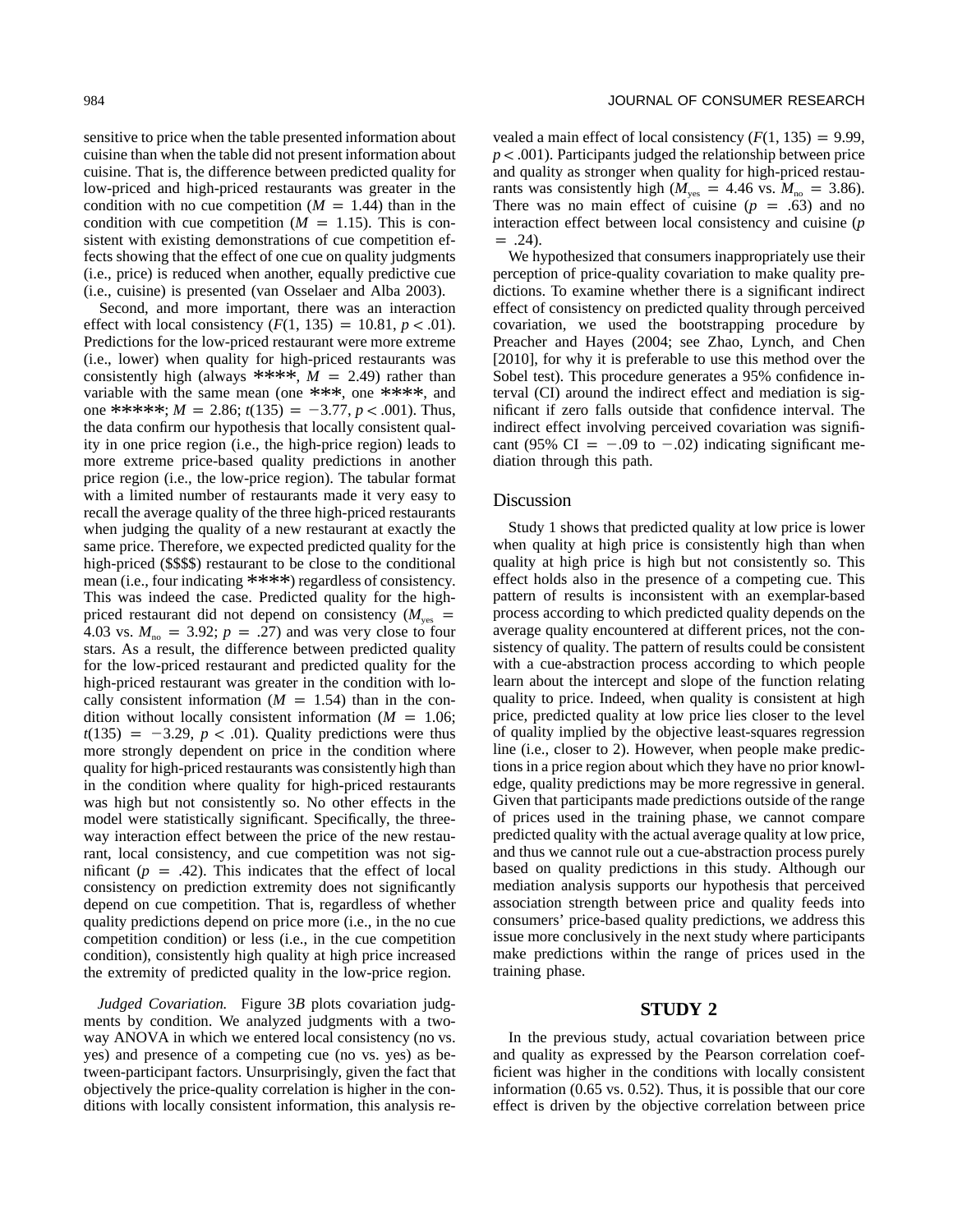and quality instead of local consistency in itself. In study 2, we examine whether the effect of local consistency on prediction extremity occurs even when there is no difference in objective correlation. Specifically, we explore whether a heteroscedastic price-quality relationship in which quality is highly consistent in one price region would yield overly extreme quality predictions in other price regions even when not just the average quality given price but also the overall correlation between price and quality is kept constant. To do this, we developed three sets of price-quality pairs that had the same slope (i.e., the same average quality given price) and the same correlation between price and quality. The three sets only differed in terms of how randomness was distributed across the price range. Randomness was homoscedastic in the first condition: quality was moderately inconsistent across the price range (see fig. 4*A*). Randomness was heteroscedastic and increasing in the second condition: quality was consistently low for low prices but highly inconsistent for high prices (i.e., as in the laundry detergent category; see fig. 4*B*). Randomness was heteroscedastic and decreasing in the third condition: quality was consistently high for high prices but highly inconsistent for low prices (i.e., as in the Italian sparkling wines category; see fig. 4*C*).

We expected that, although the price-quality correlation was identical across conditions, participants would make more extreme predictions in the conditions with heteroscedastic randomness. This is because in these conditions, there was one price region in which quality was highly accordant with the hypothesis of a strong relationship (i.e., strong perceived covariation), which in turn provides the basis for extreme quality predictions. Low-priced products were consistently of low quality in condition 2, and high-priced products were consistently of high quality in condition 3; moderate levels of error were present across the price range in the homoscedastic condition 1.

Three additional differences with the previous studies are worth mentioning. First, participants in study 2 encountered prices and quality scores across the whole price range in the training phase, and they also made quality predictions across the whole price range in the test phase. This feature of the design allows us to examine the slope of participants' price-based quality predictions (i.e., the sensitivity of participants' quality predictions to price), as well as compare participants' quality predictions with the actual average quality encountered in different price regions in the training phase (i.e., the deviation between participants' predicted quality at a price point and the actual average quality at that price point). Second, eliciting quality predictions in the absence of a measure of covariation rules out the possibility that the presence of a measure of covariation is required to observe an effect of local consistency on prediction extremity. Third, in study 2 we test our hypothesis using a sequential format where participants encounter products one by one instead of the tabular format used in study 1.

#### **FIGURE 4**

#### GRAPHICAL REPRESENTATION OF PRICE-QUALITY DATA PRESENTED TO PARTICIPANTS DURING THE TRAINING PHASE OF STUDY 2



NOTE.—These price-quality configurations were presented to participants with a small random component added to both price and quality. (*A*) Quality is never consistent; (*B*) quality is consistently low for low price; (*C*) quality is consistently high for high price.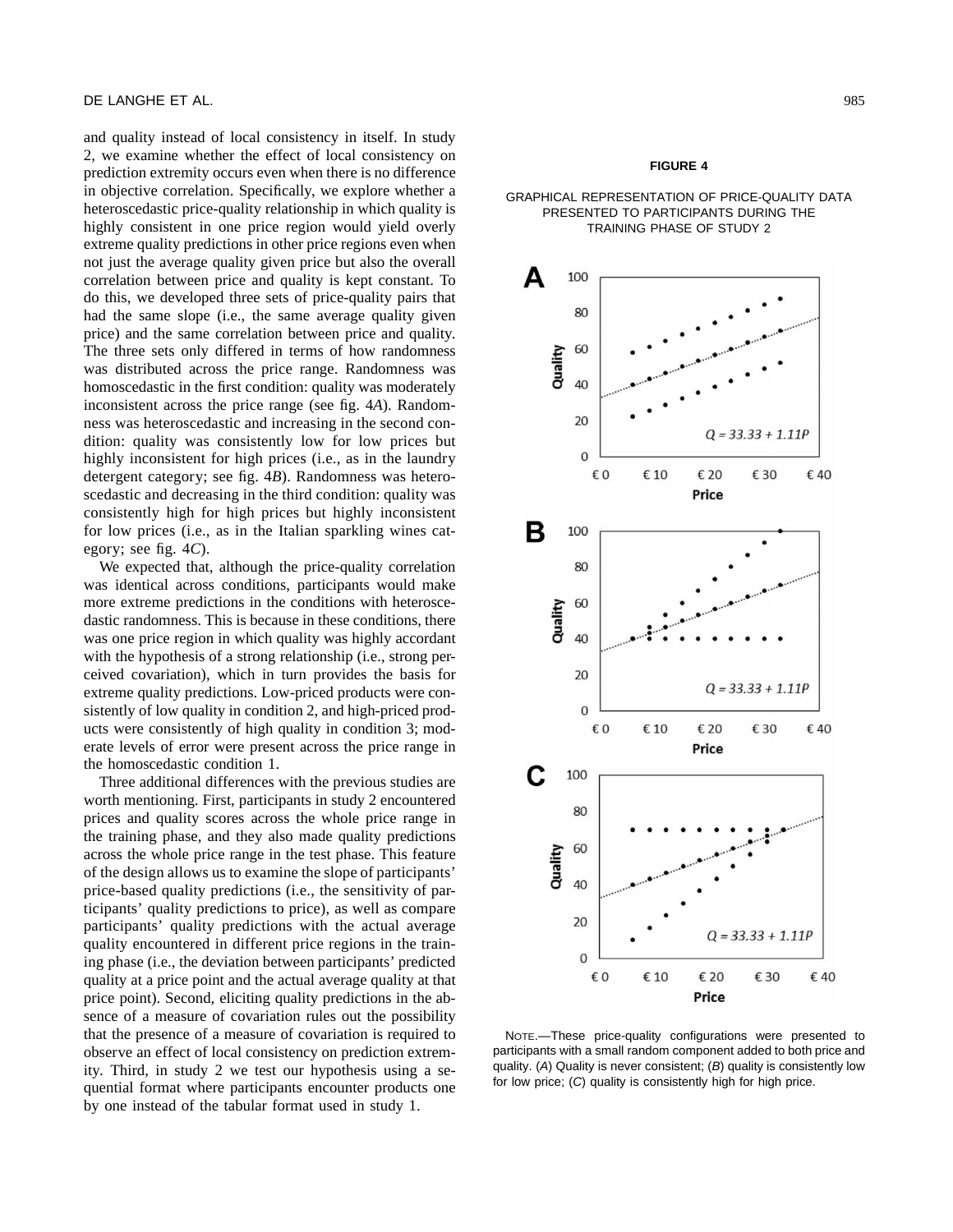# Method

*Participants and Design.* One hundred and fourteen undergraduate students at Erasmus University Rotterdam School of Management took part in this study in exchange for course credit (54 females;  $M_{\text{age}} = 19.96$ , SD = 2.05). The study used a three-group design in which we manipulated between participants the presence and location of a price region with consistent quality. In the first condition, quality was never consistent. In the second condition, quality was consistently low at low price. In the third condition, quality was consistently high at high price.

*Procedure.* The study consisted of two phases. The first phase was a training phase in which we presented participants with the prices and quality scores for several Chilean wine brands. In this phase, we manipulated the local consistency of quality. The second phase was a test phase in which we asked participants to estimate wine quality for several new wine brands sampled across the price range.

In the first phase, we presented participants sequentially with 30 different Chilean wine brands and their respective selling prices. We asked participants to estimate the quality of each brand. Each time, after having made a quality prediction, participants received feedback about the actual quality of the brand. Quality was expressed as a score ranging from 0 to 100. We instructed participants to observe the price (*p*) and quality (*q*) for each brand carefully and told them that the actual quality was determined by a panel of wine experts in a blind taste test. Unknown to participants, the quality of the wine was predetermined according to the following formula:

$$
q = 33.33 + 1.11p + \varepsilon.
$$

Selling prices ranged from  $\epsilon$ 5 to  $\epsilon$ 34. We divided the price range in 10 blocks of three different prices (i.e., block 1 ranged from  $\epsilon$ 5 to  $\epsilon$ 7, block 2 ranged from  $\epsilon$ 8 to  $\epsilon$ 10 . . . and block 10 ranged from  $\epsilon$ 32 to  $\epsilon$ 34), and we randomly sampled three prices with replacement from each block. For each triplet of prices drawn from each of the 10 price blocks, we added a positive error component to the quality score of the first price, a negative error component (equal in absolute value to the positive error component) to the quality score of the second price, and no error component to the quality score of the third price. In the condition with consistently low quality for low prices, the error component was 0 in block 1 and increased with 3.33 with every price block. We reversed this procedure to obtain the error terms for the condition with consistently high quality for high prices. In the condition where quality was never consistent, the error component was instead set to 17.80 in all 10 price blocks. This procedure ensured that the slope of the pricequality function and the correlation between price and quality were the same across conditions ( $b_1 = 1.11$  and Pearson's  $r = 0.55$ ). Figure 4 graphically represents the price-quality pairs presented in the condition where quality was never consistent (fig. 4*A*), the condition with consistently low quality in the low-price region ( fig. 4*B*), and the

condition with consistently high quality in the high-price region ( fig. 4*C*).

In the second phase, we presented participants with 10 new Chilean wine brands and their prices (one price from each of the 10 price blocks). For each brand, we asked participants to estimate quality on a scale from 0 to 100.

# Results

We examined the effect of local consistency on prediction extremity by fitting a mixed general linear model to participants' quality estimates:

$$
y_{ij} = \beta_0 + \delta_{0A}D_A + \delta_{0B}D_B + (\beta_1 + \delta_{1A}D_A + \delta_{1B}D_B)(p_{ij})
$$
  
+  $(u_{0i} + u_{1i}p_{ij} + \varepsilon_{ij}),$ 

where  $y_{ij}$  is the predicted quality by participant *i* on trial *j*,  $D_A$  is a dummy variable taking a value of 1 for observations in the condition with consistently low quality at low price and 0 otherwise,  $D<sub>B</sub>$  is a dummy variable taking a value of 1 for observations in the condition with consistently high quality at high price and 0 otherwise,  $\beta_0$  is the regression intercept in the condition where quality is never consistent,  $\delta_{0A}$  and  $\delta_{0B}$  are fixed effects indicating deviations from the regression intercept in the condition where quality is never consistent,  $\beta_1$  is the regression slope of price in the condition where quality is never consistent,  $\delta_{1A}$  and  $\delta_{1B}$  are fixed effects indicating deviations from the regression slope in the condition where quality is never consistent,  $p_{ii}$  is the selling price (mean-centered) of the brand that is presented to participant *i* on trial *j*,  $u_{0i}$  is a random effect indicating the participant-specific deviation from the regression intercept,  $u_{1i}$  is a random effect indicating the participant-specific deviation from the regression slope, and  $\varepsilon_{ij}$  is a random error component. Figure 5 plots the least-squares mean quality estimates across the price range for each of the three conditions relative to the actual encountered quality in the training phase.

The parameters of interest are the fixed effects in the model (see table 2). The regression slope for price in the condition where quality is never consistent  $(\beta_1)$  is significantly greater than 0. This indicates that participants in this condition provide higher quality estimates for higher priced wines than for lower priced wines. This is of course in line with the price-quality data that participants encountered in the training phase. Crucially,  $\delta_{1A}$  and  $\delta_{1B}$  are also significantly greater than 0. This implies that, relative to the condition where quality is never consistent, the regression slope for price is steeper in both conditions where quality is locally consistent. Specifically, for the same unit increase in price participants who consistently encountered low quality at low price expect a 33%  $(\delta_{1A}/\beta_1)$  greater increase in quality than participants who never encountered consistent quality. Similarly, for the same unit increase in price participants who consistently encountered high quality at high price expect a 41% ( $\delta_{1B}/\beta_1$ ) greater increase in quality than participants who never encountered consistent quality.

As can be seen from figure 5, participants' quality esti-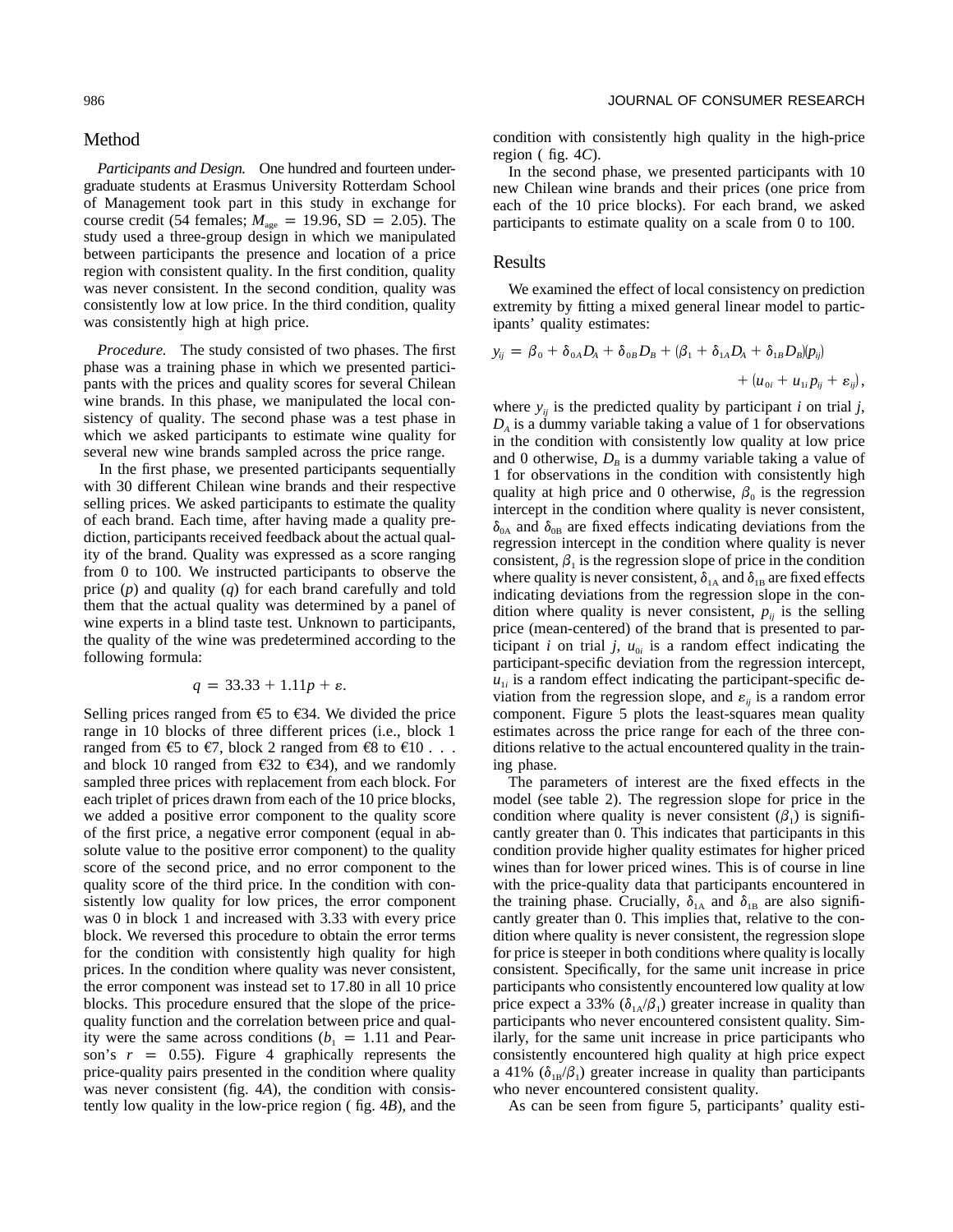## **FIGURE 5**

LEAST-SQUARES REGRESSION LINES FOR PREDICTED QUALITY DURING THE TEST PHASE



NOTE.—Least-squares regression lines for predicted quality during the test phase (*solid lines*) relative to regression lines for actual quality encountered during the training phase (*dotted lines*) in study 2. (*A*) When quality is never consistent; (*B*) when quality is consistently low for low price; (*C*) when quality is consistently high for high price.

mates in the condition where quality is never consistent lie close to the actual average quality encountered by participants at different price points. In the conditions where quality is locally consistent, participants' quality estimates are less accurate. However, participants in the locally consistent conditions do not over- or underestimate quality uniformly across the price range. As expected, the inaccuracy is concentrated in the price regions where quality is more variable (i.e., in the high price region when quality is consistently low at low price and in the low price region when quality is consistently high at high price).

To examine prediction accuracy in the condition where quality is never consistent, we again used the mixed general linear model specified above but now fitted it to the deviation of participants' quality estimates from the actual encountered average quality at any given price. That is, for each price, we subtracted the average quality encountered during the training phase from participants' quality predictions in the test phase. Thus, difference scores below zero reflect quality estimates that are lower than the average quality encountered for that price in the training phase. Difference scores above zero reflect quality estimates that are higher than the average quality encountered for that price in the training phase. In this model,  $\beta_0$  is the regression intercept in the condition where quality is never consistent. When price is mean-centered, it indicates how participants' quality estimates for the average price in the condition where quality is never consistent deviate from the actual average quality encountered for average-priced wines in the training phase. We are interested in the accuracy of participants' quality estimates in the high and the low price regions. For both high-priced wines (i.e., spotlight analysis with price centered at  $\text{\textsterling}34$ ;  $\beta_0 = -1.68$ , SE = 1.56, *p* > .28) and low-priced wines (i.e., spotlight analysis with price centered at  $\epsilon$ 5;  $\beta_0$  $p = 2.12$ , SE = 1.56,  $p > .17$ ), participants' quality estimates in the homoscedastic control condition where quality is never consistent do not deviate significantly from the average quality encountered for high-priced and low-priced wines in the training phase.

To examine prediction accuracy in the condition with consistently low quality at low price, we estimated the same mixed general linear model after changing the dummy-coding. We now specified  $D_A$  as a dummy variable (taking a value of 1 for observations in the condition where quality is never consistent and 0 otherwise) and  $D<sub>B</sub>$  as a dummy variable (taking a value of 1 for observations in the condition with consistently high quality at high price and 0 otherwise). In this model,  $\beta_0$  is the regression intercept in the condition with consistently low quality at low price. When price is mean-centered, it indicates how participants' quality estimates for the average price in the condition with consistently low quality at low price deviate from the actual average quality encountered for average-priced wines in the training phase. We are interested in the accuracy of participants' quality estimates in the high- and the low-price regions. For high-priced wines (i.e., spotlight analysis with price centered at  $\text{\textsterling}34$ ;  $\beta_0 = 4.69$ , SE = 1.60, *p* < .01), participants' quality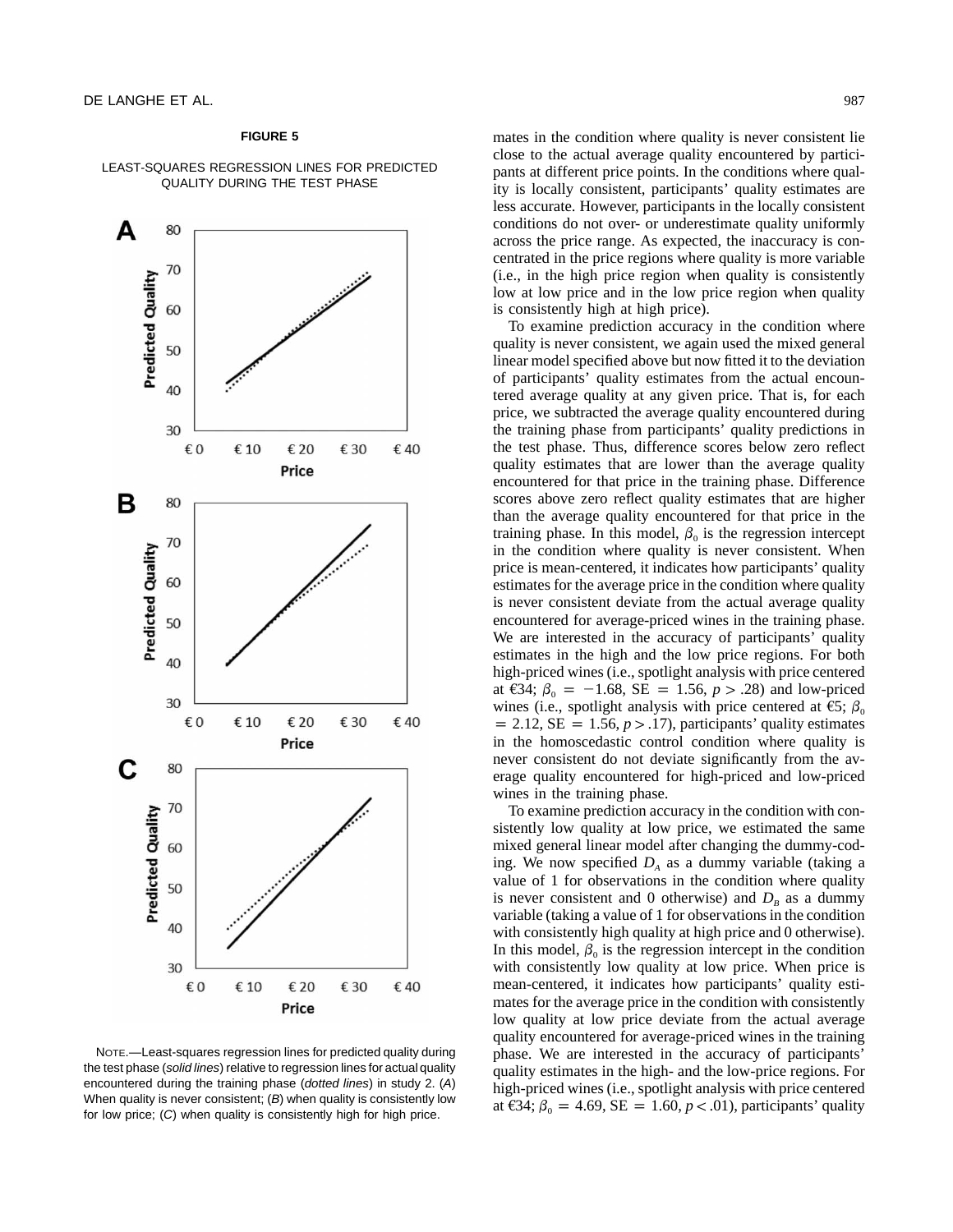#### **TABLE 2**

PARAMETER ESTIMATES FOR FIXED EFFECTS, STANDARD ERRORS, AND CORRESPONDING *P*-VALUES FOR THE MIXED GENERAL LINEAR MODEL ESTIMATES IN STUDY 2

| Parameter                                                                                                                                                                                                                                             | Estimate      | Standard<br>error | P              |
|-------------------------------------------------------------------------------------------------------------------------------------------------------------------------------------------------------------------------------------------------------|---------------|-------------------|----------------|
| $\beta_0$ , the mean predicted quality in the homoscedastic condition<br>$\delta_{04}$ , deviation of the mean predicted quality in the heteroscedastic in-<br>creasing condition from the mean predicted quality in the homosce-<br>dastic condition | 55.22<br>1.79 | 1.22<br>1.75      | $-.001$<br>>30 |
| $\delta_{\rm OR}$ , deviation of the mean predicted quality in the heteroscedastic de-<br>creasing condition deviates from the mean predicted quality in the<br>homoscedastic condition                                                               | $-1.43$       | 1.74              | >41            |
| $\beta_1$ , deviation of the slope of the subjective price-quality function in the<br>homoscedastic condition                                                                                                                                         | .98           | .11               | < 001          |
| $\delta_{14}$ , deviation of the slope of the subjective price-quality function in the<br>heteroscedastic increasing condition deviates from the slope in the<br>homoscedastic condition                                                              | .32           | .15               | $-.05$         |
| $\delta_{\text{IB}}$ , deviation of the slope of the subjective price-quality function in the<br>heteroscedastic decreasing condition deviates from the slope in the<br>homoscedastic condition                                                       | .40           | .15               | < 0.01         |

estimates in the condition with consistently low quality at low price are significantly higher than the average quality encountered for high-priced wines in the training phase. For low-priced wines (i.e., spotlight analysis with price centered at  $\epsilon$ 5;  $\beta$ <sub>0</sub> = -0.67, SE = 1.60, *p* > .67), participants' quality estimates in the condition with consistently low quality at low price do not deviate significantly from the average quality encountered for low-priced wines in the training phase.

To examine prediction accuracy in the condition with consistently high quality at high price, we estimated the same mixed general linear model after changing the dummy coding. We now specified  $D_A$  as a dummy variable (taking a value of 1 for observations in the condition where quality is never consistent and 0 otherwise) and  $D<sub>B</sub>$  as a dummy variable (taking a value of 1 for observations in the condition where quality is consistently low at low price and 0 otherwise). In this model,  $\beta_0$  is the regression intercept in the condition with consistently high quality at high price. When price is mean-centered, it indicates how participants' quality estimates for the average price in the condition with consistently high quality at high price deviate from the actual average quality encountered for average-priced wines in the training phase. We are interested in the accuracy of participants' quality estimates in the high- and the low-price regions. For high-priced wines (i.e., spotlight analysis with price centered at  $\epsilon$ 34;  $\beta_0 = 2.76$ , SE = 1.58, *p* > .08), participants' quality estimates in the condition with consistently high quality at high price do not deviate significantly from the average quality encountered for high-priced wines in the training phase. For low-priced wines (i.e., spotlight analysis with price centered at  $\epsilon$ 5;  $\beta_0 = -5.18$ , SE = 1.58,  $p < .01$ ), participants' quality estimates in the condition with consistently high quality at high price are significantly lower than the average quality encountered for low-priced wines in the training phase.

# **Discussion**

Study 2 supports the conclusion that local consistency breeds prediction extremity. Even when the Pearson correlation between price and quality was kept constant, the existence of a locally consistent price region led to more extreme quality predictions in other price regions. The existence of one region that is clearly accordant with the existence of a strong price-quality relationship is enough to create the perception of a strong relationship and this perception drives the extremity of quality predictions. Because participants in study 2 made predictions within the range of prices encountered in the training phase, we could also examine the accuracy of quality predictions. We find that if low-priced wine is consistently of low quality, consumers overestimate the quality of high-priced wine. Similarly, if high-priced wine is consistently of high quality, consumers underestimate the quality of low-priced wine. Our results are inconsistent with a cue-abstraction process. Relative to the control condition where quality is never consistent, it should be easier to abstract the function relating quality to price when quality is highly consistent in one price region. As a consequence, predictions should lie closer to the average level of quality given the price encountered in the training phase (i.e., the objective least-squares regression line). We find the opposite pattern: local consistency reduces accuracy.

#### **STUDY 3**

In study 3, we manipulated whether participants were exposed to the quality of restaurants at two prices versus at one price only. When participants are exposed to one price only, the correlation between price and quality is not defined (because there is no variation in price), and thus we can manipulate local consistency independent of correlation. For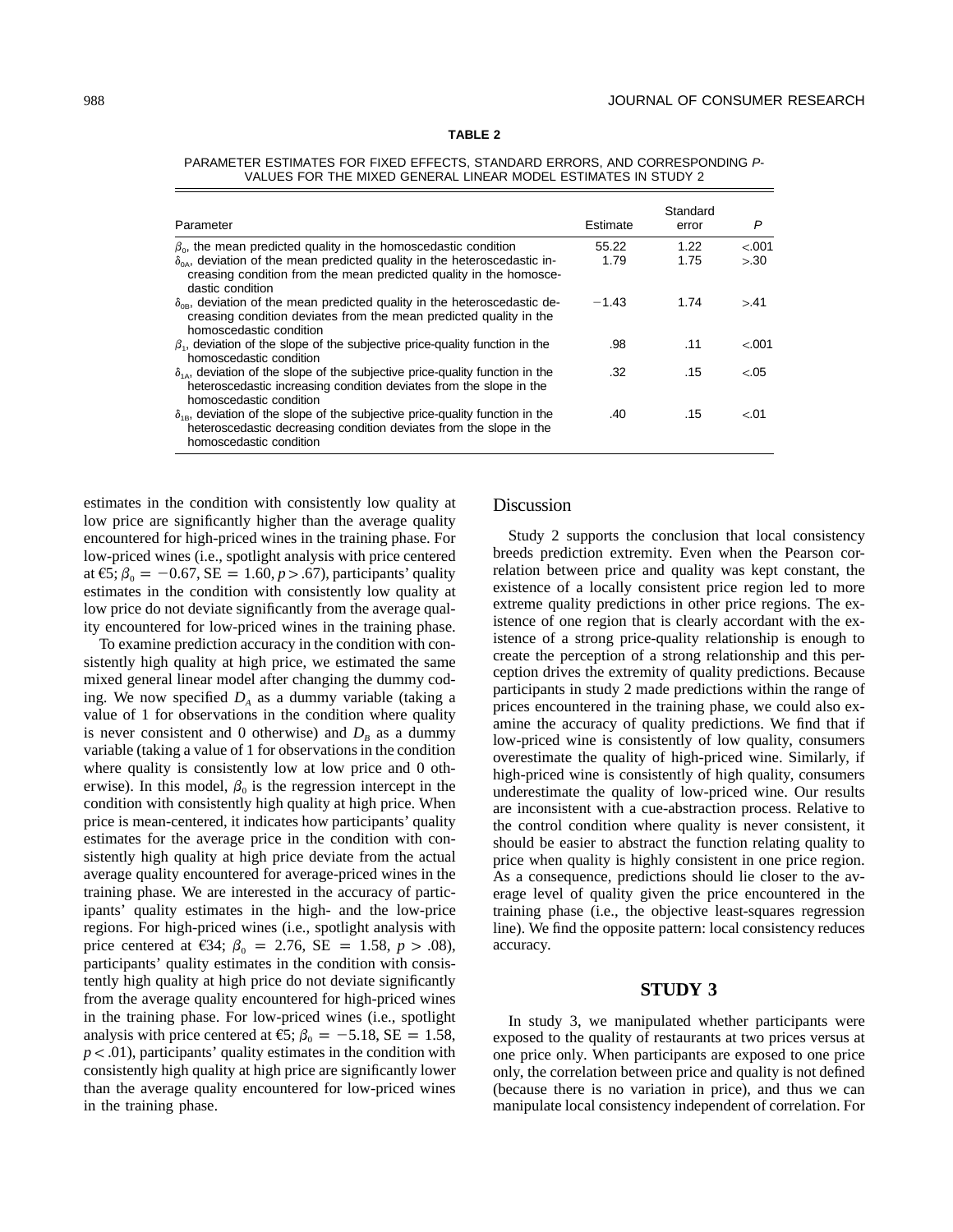|                                                       |                                                      |                      |                                                     | PRICE-QUALITY PAIRS USED IN STUDY 3 |                                                           |                      |                                                          |                   |  |
|-------------------------------------------------------|------------------------------------------------------|----------------------|-----------------------------------------------------|-------------------------------------|-----------------------------------------------------------|----------------------|----------------------------------------------------------|-------------------|--|
|                                                       | Condition 1<br>Low price (\$\$)<br>Yes<br>Two prices |                      | Condition 2<br>Low price (\$\$)<br>No<br>Two prices |                                     | Condition 3<br>High price (\$\$\$\$)<br>Yes<br>Two prices |                      | Condition 4<br>High price (\$\$\$\$)<br>No<br>Two prices |                   |  |
| Prediction region:<br>Local consistency:<br>Training: |                                                      |                      |                                                     |                                     |                                                           |                      |                                                          |                   |  |
|                                                       | Price                                                | Rating               | Price                                               | Rating                              | Price                                                     | Rating               | Price                                                    | Rating            |  |
|                                                       | \$\$\$                                               | $**$<br>***          | \$\$\$                                              | $**$<br>***                         | \$\$                                                      | $**$<br>$***$        | \$\$                                                     | $\bullet$<br>$**$ |  |
|                                                       | \$\$\$<br>\$\$\$                                     | ****                 | \$\$\$<br>\$\$\$                                    | ****                                | \$\$<br>\$\$                                              | $**$                 | \$\$<br>\$\$                                             | ***               |  |
|                                                       | \$\$\$\$<br>\$\$\$\$                                 | ****<br>****         | \$\$\$\$<br>\$\$\$\$                                | ***<br>****                         | \$\$\$<br>\$\$\$                                          | $**$<br>***          | \$\$\$<br>\$\$\$                                         | $**$<br>***       |  |
|                                                       | \$\$\$\$                                             | ****                 | \$\$\$\$                                            | *****                               | \$\$\$                                                    | ****                 | \$\$\$                                                   | ****              |  |
|                                                       |                                                      | Condition 5          |                                                     | Condition 6                         |                                                           | Condition 7          |                                                          | Condition 8       |  |
| Prediction region:<br>Local consistency:<br>Training: | Low price (\$\$)<br>Yes<br>One price                 |                      | Low price (\$\$)<br>No<br>One price                 |                                     | High price (\$\$\$\$)<br>Yes<br>One price                 |                      | High price (\$\$\$\$)<br><b>No</b><br>One price          |                   |  |
|                                                       | Price                                                | Rating               | Price                                               | Rating                              | Price                                                     | Rating               | Price                                                    | Rating            |  |
|                                                       | \$\$\$\$<br>\$\$\$\$<br>\$\$\$\$                     | ****<br>****<br>**** | \$\$\$\$<br>\$\$\$\$<br>\$\$\$\$                    | ***<br>****<br>*****                | \$\$<br>\$\$<br>\$\$                                      | $**$<br>$**$<br>$**$ | \$\$<br>\$\$<br>\$\$                                     | ***               |  |

**TABLE 3**

instance, participants in a high-consistency condition could be exposed to three restaurants with the same low price and low quality, while participants in the low-consistency condition could be exposed to three restaurants with the same low price and same low average quality but with high variation in quality. If participants in the conditions where local consistency is high still make more extreme predictions in the high-price region, we can be sure that local consistency is enough to breed extremity (i.e., the extreme prediction effect does not necessitate differences in objective correlation).

# Method

*Participants and Design.* We paid 184 respondents from Amazon Mechanical Turk a small amount to participate (59 females;  $M_{\text{age}} = 28.04$ , SD = 8.87). The study used a 2 (prediction region: low price vs. high price)  $\times$  2 (local consistency: no vs. yes)  $\times$  2 (training: one price vs. two prices) full factorial experimental design. Participants were randomly allocated to conditions. The "prediction region" factor indicates whether participants were trained in the higher price region and predicted quality at low price versus participants who were trained in the lower price region and predicted quality at high price. This factor is included for generalization to ascertain that our effect occurs with quality predictions of both high- and low-priced products. The "local consistency" factor indicates whether participants saw that quality was consistent versus not at least at one price level. This is the main independent variable driving our core effect of consistent price-quality information in one price region on quality predictions in other price regions. The "training" factor indicates whether participants obtained information about quality at one or two levels of price. Contrasting the effect of consistency on quality predictions when participants have encountered products in just one region versus in two regions allows us to assess whether the effect of local consistency requires differences in objective correlation versus only requires the presence or absence of consistent price-quality information in one price region.

*Procedure.* As in study 1, participants saw a table with information on the price and consumer rating for several restaurants (three restaurants in the one price training condition and six restaurants in the two prices training condition). Table 3 presents the eight tables that were presented to participants across conditions. On the following page, we asked participants to rate the three statements we used in study 1 to assess perceived covariation between price and quality (Cronbach's  $\alpha = 0.89$ ). We then asked participants to predict the average consumer rating for a restaurant with a price outside the price region presented in the table. Specifically, participants trained in the higher price region predicted the quality of a low-priced restaurant (\$\$), and participants trained in the lower price region predicted the quality of a high-priced restaurant (\$\$\$\$).

# Results

*Predicted Quality.* Figure 6*A* plots predicted quality for the new restaurant by condition. We analyzed predictions with a three-way ANOVA in which we entered prediction region (low price vs. high price), local consistency (no vs. yes), and training (one price vs. two prices) as betweenparticipant factors. As in the previous studies, this analysis revealed the obvious main effect of prediction region (*F*(1,  $176$ ) = 156.68,  $p < .001$ ). The predicted quality rating was lower when the prediction was for a low-priced restaurant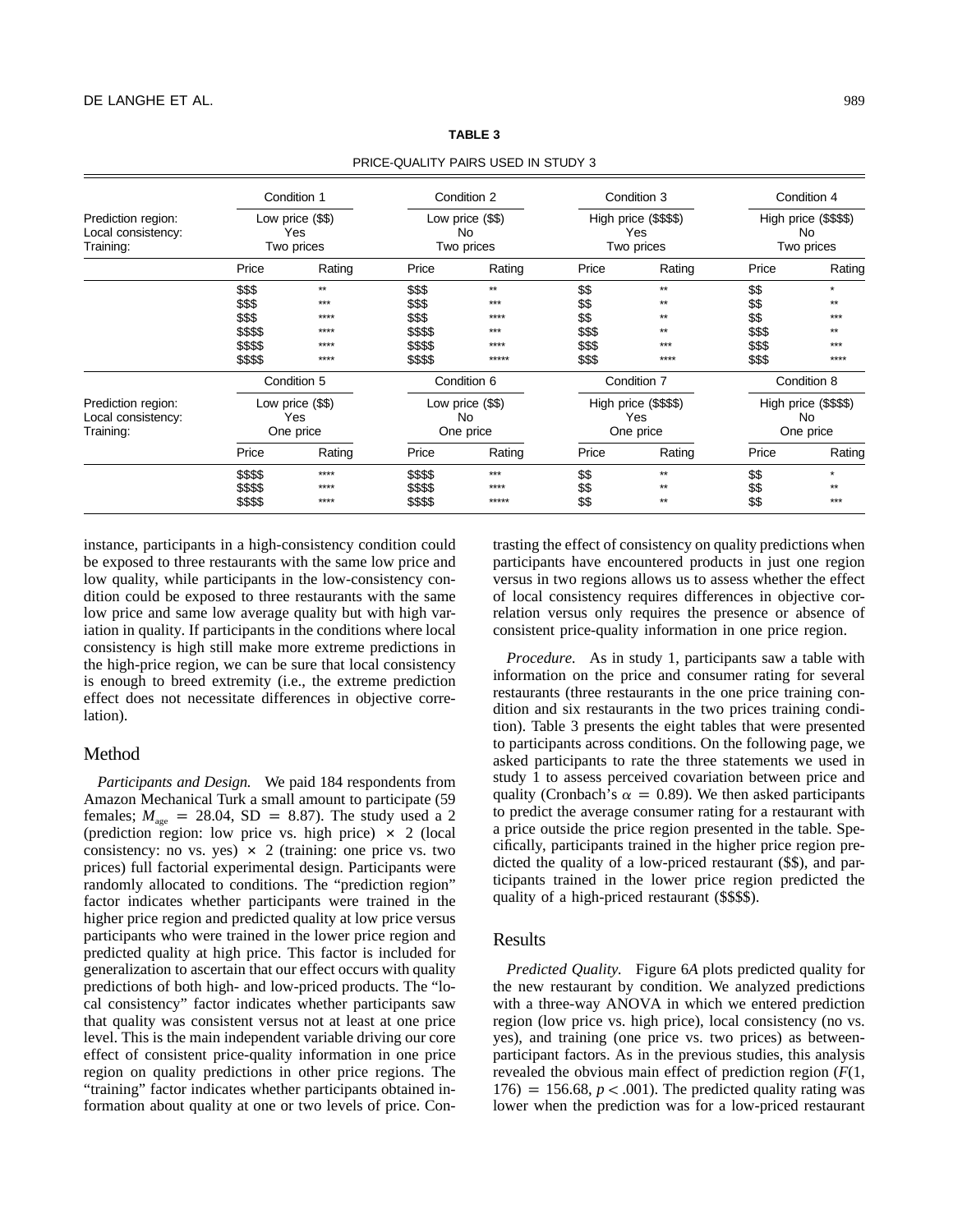# **FIGURE 6**

#### RESULTS STUDY 3



 $(M = 2.75)$  than when the prediction was for a high-priced restaurant ( $M = 3.91$ ). Critically, this effect was qualified by an interaction effect with local consistency  $(F(1, 176) =$ 9.23,  $p < .01$ ). This replicates the core finding in the previous studies. Predictions for the low-priced restaurant were more extreme (i.e., lower) when quality was consistently high for high-priced restaurants ( $M_{\text{ves}} = 2.62$  vs.  $M_{\text{no}} = 2.89$ ; *t*(176)  $= -1.99, p < .05$ ). Similarly, predictions for the high-priced restaurant were more extreme (i.e., higher) when quality was consistently low for low-priced restaurants ( $M_{\text{yes}} = 4.06$  vs.  $M_{\text{no}} = 3.74$ ;  $t(176) = 2.31$ ,  $p < .05$ ). This two-way interaction was not qualified by a three-way interaction with training  $(p = .86)$ . This indicates that the effect of local consistency on extremity does not depend on whether the objective correlation between price and quality was defined or not. That is, confirming our core hypothesis, we found that regardless of whether participants observed quality at one price or at two prices, quality predictions were more extreme when local consistency was high than when local consistency was low. Collapsing over local consistency, the analysis also revealed an interaction effect between price region and training  $(F(1, 176) = 12.73, p < .001)$ . Predictions for the low-priced restaurant were marginally more extreme (i.e., lower) when participants were trained at one

price point only  $(M = 2.63)$  than when they were trained at two price points  $(M = 2.87; t(176) = 1.79, p < .10)$ . Similarly, predictions for the high-priced restaurant were more extreme (i.e., higher) when participants were trained at one price point only  $(M = 4.13)$  than when they were trained at two price points ( $M = 3.69$ ;  $t(176) = -3.28$ , *p*  $< .01$ ).

*Judged Covariation.* Figure 6*B* plots covariation judgments by condition. We analyzed judgments with the same three-way ANOVA. This analysis revealed the core expected main effect of local consistency  $(F(1, 176) = 26.94, p <$ .001). Participants judged the relationship between price and quality as stronger when quality was highly consistent at least for one price level ( $M_{yes} = 4.45$  vs.  $M_{no} = 3.34$ ). Mirroring the effect of training on extremeness of quality predictions, this analysis also revealed a main effect of training  $(F(1, 176) = 27.51, p < .001)$ . Participants judged the price-quality relationship as stronger when they only observed consistent quality at one price  $(M = 4.48)$  than when they also observed inconsistent quality at another price (*M*  $=$  3.38). No other effects in the model were significant (all  $p > .13$ ). Thus far, we have shown that highly consistent quality at low price as well as highly consistent quality at high price (1) respectively increases predicted quality at high price and decreases predicted quality at low price and (2) increases judgments of covariation. To examine whether there is a significant indirect effect of consistency on predicted quality through perceived covariation, we again used the bootstrapping procedure by Preacher and Hayes (2004). Before estimating the indirect effect we reversed the coding for quality predictions at low price (i.e., reverse-coded prediction  $= 6$  – prediction), while we left the coding for quality predictions at high price unchanged. As a consequence of this recoding, higher values now indicate more extreme predictions at both low price and high price. The indirect effect involving perceived covariation was significant (95% CI = .04 to .13), indicating significant mediation through this path.

# Discussion

Results in study 3 further confirm that the effect of consistent price-quality information in one price region on extremity of quality predictions in another price region is not driven solely by differences in the objective correlation between price and quality. We presented participants with restaurants at only one price point (which leaves the correlation, as well as slope, between price and quality undefined) before asking them to predict quality in another price region. We find our core effect and find that it is not smaller than when participants saw restaurants at more than one price point. Thus, having consistent quality information in one region is sufficient for the effect to occur—local consistency is enough to breed extremity. This study also provides additional evidence against a cue-abstraction process. Abstracting the linear slope that relates quality to price requires comparing quality at two different prices (Juslin et al. 2008).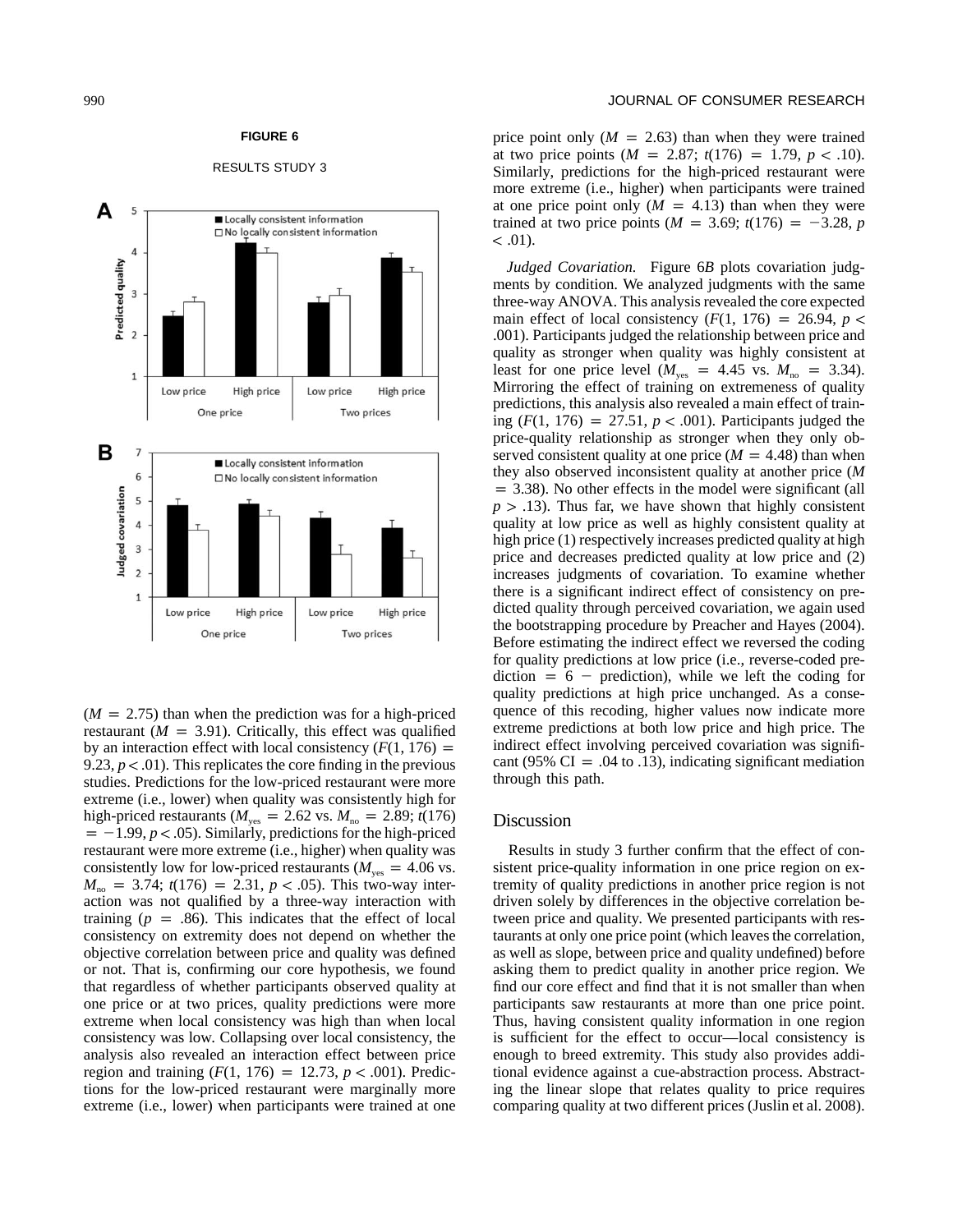In conditions 5–8, participants experienced quality at one price only, preventing a cue-abstraction process.

# **GENERAL DISCUSSION**

When consumers make purchasing decisions, they often have to predict the quality of the products they are considering on the basis of other cues, such as price. The relationship between price and quality is rarely perfect. The price-quality relationship is characterized by random error around the regression line. Often, this error is not constant across the price range. That is, the price-quality relationship is heteroscedastic. The main question we addressed in this article is what happens to quality predictions when the pricequality relationship is heteroscedastic. We find that when low-priced products are consistently of low quality, consumers overestimate the quality of high-priced products. When high-priced products are consistently of high quality, consumers underestimate the quality of low-priced products. Thus, we find that heteroscedasticity breeds extremity in consumer predictions of product quality. Our studies show that this effect on prediction extremity is robust to cue competition (study 1) and occurs both when learning is simultaneous (studies 1 and 3) and sequential (study 2). Our results, furthermore, show that the effect of local consistency does not require differences in objective price-quality correlation (studies 2 and 3) and that it is mediated by perceived covariation (studies 1 and 3).

# Implications

*The Psychology of Prediction.* Our findings suggest that outcome predictions cannot only be based on learning about the average level of the outcome given the cue; they are based also on the perceived covariation between cue and outcome. In other words, in continuous cue-continuous outcome learning people conflate conditional means with covariation. Moreover, our results show how perceived covariation deviates from objective correlation. We find that low-error cue-outcome information in one cue region that is accordant with the existence of a strong relationship is sufficient for consumers to perceive a strong relationship. That is, we found that local consistency made consumers perceive a strong relationship and/or made more extreme outcome predictions even when there was no correlation (study 3, conditions 5–8) or when local consistency was manipulated while keeping correlation constant (study 2).

Our work builds on demonstrations in consumer research and psychology of selective information processing (Hoch and Deighton 1989; Russo, Medvec, and Meloy 1996; Sanbonmatsu et al. 1998) and it supports the central role of confirmatory processing in learning about price and quality (Kardes et al. 2004; Cronley et al. 2005). It contributes to this literature by highlighting the special status of local consistency and specifically of having a cue region that is unambiguously accordant with the hypothesis of a strong relationship. The effect of local consistency on prediction extremity was not necessarily anticipated by existing accounts of selective information processing. For instance, consider the tables presented to participants in conditions 1 and 2 of study 1. Four out of six observations are identical. The average quality at medium price and at high price is identical. The only difference is the consistency of quality at high price. Because quality is consistently high when price is high in condition 1, there is no latitude for biased information processing at that price level. In condition 2, standard selective information processing would lead to the observation with high price and very high quality receiving more weight than the observation with high price and medium quality. Thus, if selective information processing implies that "consumers who believe that a strong positive relationship exists between price and quality are likely to focus on high price/high quality products and on low price/low quality products" (Kardes et al. 2004, 368), we would expect more extreme price-based quality inferences in condition 2. We find the opposite. Thus, our results suggest that the locally consistent information in the low-error region of the cue in continuous cue–continuous outcome learning is special.

*Product Evaluation and Consumer Welfare.* Our findings have several implications for product evaluation and consumer welfare. First, the results of study 2 suggest that heteroscedasticity leads consumers to overestimate the quality of high-priced products or underestimate quality of lowpriced products when making initial purchasing decisions. This may lead consumers to overspend and choose more expensive products (Lichtenstein, Bloch, and Black 1988; Ofir 2004).

Second, local consistency may lead to dissatisfaction after quality is revealed because of expectancy-disconfirmation (Gotlieb, Grewal, and Brown 1994; Oliver 1980). Due to the overexpectation of quality at high price levels, revealed quality of high-priced products would be lower than expected given the price. This disappointment should lead consumers to feel that the product was not as good value for money as they expected. To empirically test this implication, we had 57 participants (27 females;  $M_{\text{age}} = 20.28$ ) go through a training phase similar to the homoscedastic condition of study 2 and the increasing heteroscedastic condition where quality was consistently low for low price products but highly variable for high price products. Instead of predicting quality based on price in the test phase, participants judged the value for money of a high-priced brand with a quality level equal to the actual encountered conditional mean of quality at that price point, on a scale from 1 (bad value for money) to 7 (good value for money). Participants perceived the product to be of worse value for money in the heteroscedastic condition  $(M = 2.72)$  than in the homoscedastic condition ( $M = 3.29$ ;  $F(1, 55) = 5.20$ ,  $p <$ .05) . Thus, heteroscedasticity can lead consumers to feel that they received bad value for money after buying highpriced products. Likewise, we would expect that in heteroscedastic decreasing scenarios (where high-price products are consistently of high quality whereas low-priced products show high variability), low-priced products will tend to ex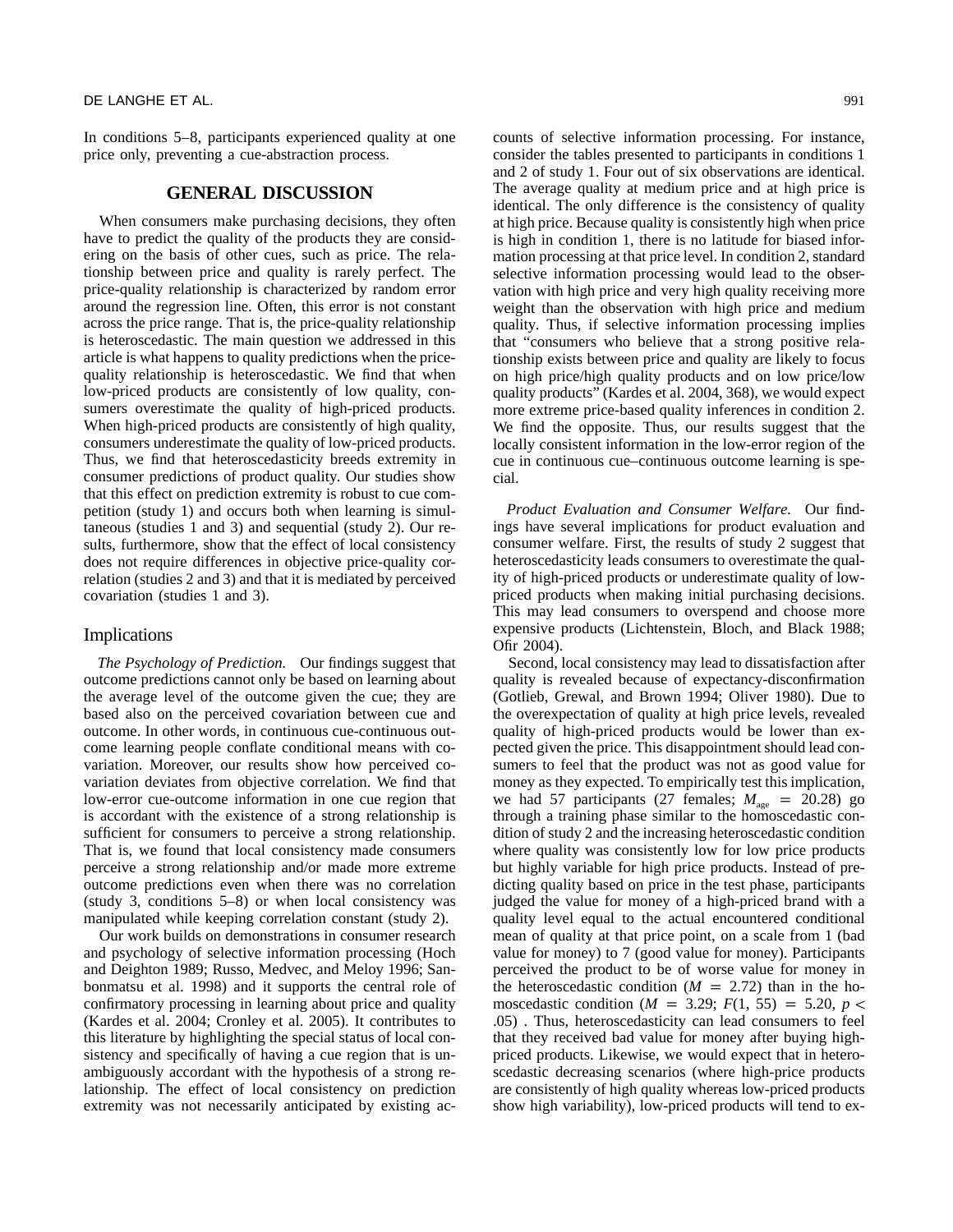ceed expectations, leading to customer delight and perceptions of high value for money.

Third, our findings show how quality perceptions of products in one price region are affected by products in very different price regions and not just by close competitors. Specifically, our studies may have implications for low-cost competition and luxury branding. Managers of high-priced brands typically see low-cost market entries as either irrelevant because they are so different or as a threat because they increase price competition and reduce margins (Kumar 2006; Ritson 2009). Our studies suggest that low-cost rivals can actually be beneficial for the perceived quality of higher priced brands if the quality of those low-cost rivals is consistently low. In fact, low-cost competition providing consistently low quality may increase the effectiveness of price signaling strategies that lie at the heart of luxury branding. Price signaling refers to the strategic use of price to signal product quality and therefore entails setting relatively high prices (Tellis 1986). This strategy should be more effective to the extent that price-based quality inferences are more extreme (because consumers expect a greater increase in quality for the same price increase). Our studies suggest that price-based quality inferences are more extreme when randomness is either increasing (e.g., 33% more extreme in study 2) or decreasing (e.g., 41% more extreme in study 2) than when randomness is constant. Price signaling should thus be a more effective strategy in markets characterized by randomness that is increasing or decreasing across the price range. On the other side of the price spectrum, should managers of low-cost brands be worried about higher priced rivals entering the market? Our studies suggest that higher priced brands can be detrimental for the perceived quality of lower priced brands if the quality of those high-priced rivals is consistently high.

*Broader Implications.* Although we specifically examined price-quality learning, our findings should generalize outside the price-quality domain. As we noted in our introduction, many cue-outcome relationships beyond the consumer realm violate the assumption of constant randomness. Besides its relevance for consumer decision making, the biasing effect of local consistency on prediction extremity may therefore be important in many other contexts. For instance, the relationship between selling price and sales of a product is often negative with unpredictable sales for lower selling prices but consistently low sales for higher selling prices (Simon 1989). If heteroscedasticity breeds extremity in the high-error region of the cue range, this should lead marketing managers to overestimate sales of lower priced products, basically overestimating customer price sensitivity and making them set prices that are too low. The relationship between intelligence and job performance is reported to be positive with unpredictable job performance at lower intelligence but consistently high job performance at higher intelligence (Kahneman and Ghiselli 1962). This should lead managers to underestimate the performance of workers with lower intelligence, biasing those managers against hiring workers with lower IQs. Mladenka and Hill (1976) find that the rate of violent crime is unpredictable in low-income communities but consistently low in high-income communities. Our findings suggest that experiencing consistently low crime rates in high-income communities may increase expectations of crime rates in low-income communities. This might reduce poor people's chances of being hired, might lead juries and judges to overestimate their probability of recidivism, or might lead law enforcement personnel and others to overestimate the physical threat poor people represent, potentially leading them to take a more aggressive stance. The key takeaway is that heteroscedasticity is likely to be an important factor explaining why and how erroneous beliefs and stereotypes in many judgment domains come into being and persist over time. Future research should address the role of heteroscedasticity in each of these domains specifically.

#### Limitations

With the exception of study 1 our studies involve singlecue, linear situations. Although this may appear to be an oversimplified representation of the data patterns that consumers encounter in real life, single-cue linear task structures have taken a prominent place in the learning literature. There are two theoretically sound reasons for this. First, judgments in multiple-cue settings are mostly determined by the cue that is in the focus of attention (for a review, see Fiedler, Walther, and Nickel [1999]). In a marketing context, price is arguably the most observable and most salient extrinsic cue for quality (see also Broniarczyk and Alba 1994). Second, people tend to impose a cognitive linear structure on nonlinear functions (DeLosh et al. 1997). The relationship between price and quality for sparkling wines for instance is not perfectly linear, it is slightly concave (see fig. 1*B*). In fact, the actual function relating price to quality and price to online consumer ratings is mostly concave (De Langhe, Fernbach, and Lichtenstein 2013). If people mentally linearize nonlinearity, the concavity in the price-quality function might in fact exacerbate the perception that randomness is decreasing. This may further inflate the effect of consistency on extremity. We leave the extension of our findings to multiple-cue, nonlinear situations for future research.

Participants in our studies did not learn about the pricequality relationship from direct experience with a product but instead learned from descriptive information. We believe that expert and consumer ratings of quality are an important source of consumer learning about the price-relationship. Moreover, the use of quality descriptions allowed us to objectively manipulate heteroscedasticity in the price-quality relationship. Quality experiences instead are known to be ambiguous and influenced by marketing variables. For instance, Plassmann et al. (2008) demonstrated that wine prices modulate activation in the brain's reward center (i.e., the orbitofrontal cortex), and Shiv, Carmon, and Ariely (2005) demonstrated that price alters the actual efficacy of energy drinks (as measured by participants' ability to solve puzzles). Future research should examine whether our find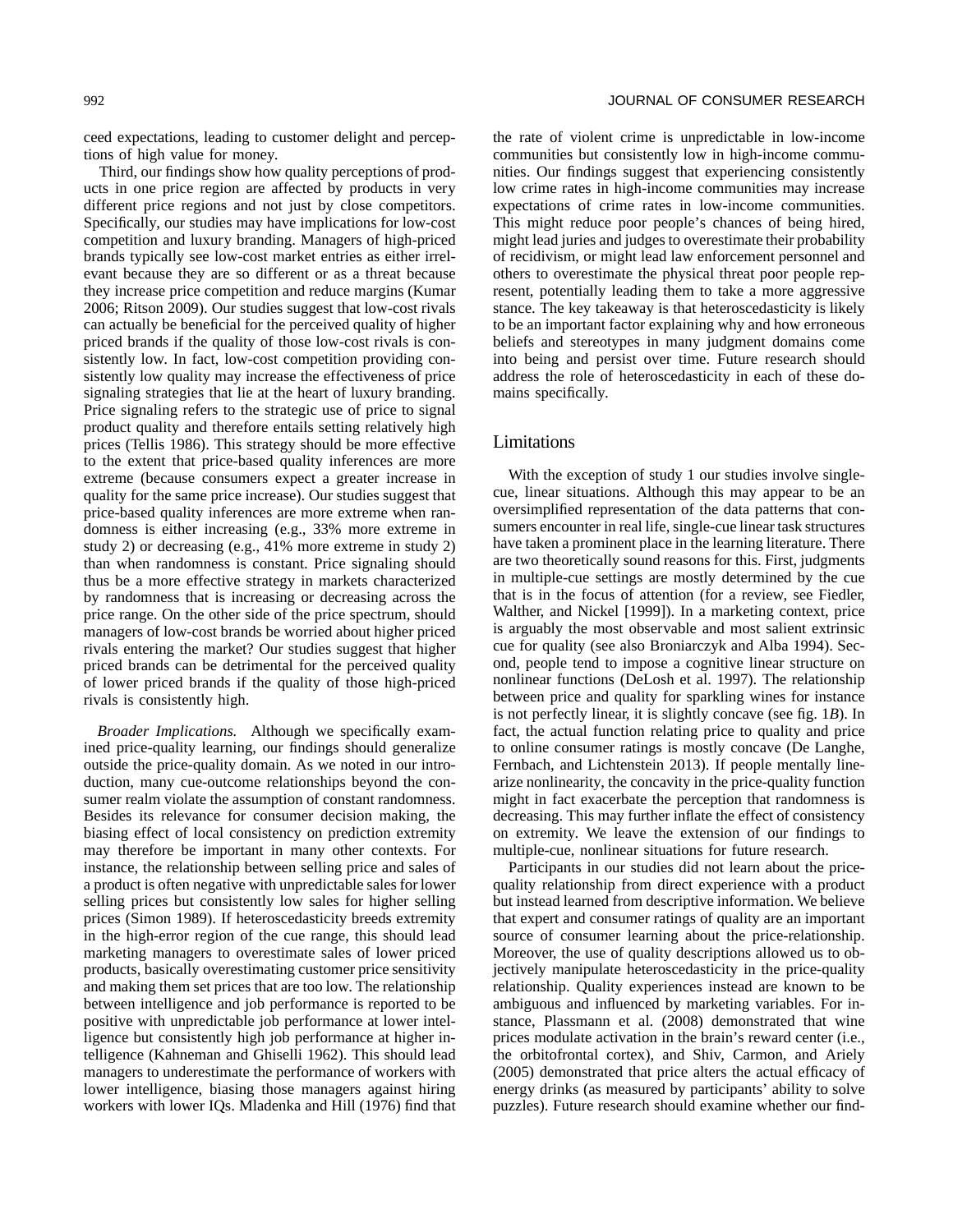ings generalize to situations where quality is actually experienced.

# Conclusion

In this article, we demonstrated a bias that we believe to be of fundamental importance in many domains in which people judge an outcome based on information about a cue. Our results suggest that when cue-outcome relationships violate the assumption of constant randomness, showing low error variance at one end of the cue range and much higher variance at the other end, people will make outcome predictions that are overly extreme. Our results in the context of price and quality suggest that people are fooled by such heteroscedasticity because locally consistent information breeds inferences of strong covariation which in turn increase the extremity of price-based quality inferences.

# **DATA COLLECTION INFORMATION**

For study 1, the first author supervised the collection of data by research assistants at the Leeds School of Business' Behavioral Lab in the spring of 2013. For study 2, the first author supervised the collection of data by research assistants at the Rotterdam School of Management's Behavioral Lab in the fall of 2009. For study 3, the first author supervised the collection of data by research assistants from Amazon Mechanical Turk in the spring of 2013. The data for the first and third studies were analyzed by the first author. The data for the second study was analyzed by the first and third author.

# **REFERENCES**

- Aaker, David A., and Robert Jacobson (1994), "The Financial Information Content of Perceived Quality," *Journal of Marketing Research*, 31 (2), 191–201.
- Allan, Lorraine G. (1980), "A Note on the Measurement of Contingency between Two Binary Variables in Judgment Tasks,' *Bulletin of the Psychonomic Society*, 15, 147–49.
- Birnbaum, Michael H. (1976), "Intuitive Numerical Prediction," *American Journal of Psychology*, 89 (3), 417–29.
- Bolton, Ruth N., and James H. Drew (1991), "A Multistage Model of Customers' Assessments of Service Quality and Value," *Journal of Consumer Research*, 17 (4), 375–84.
- Boulding, William, and Amna Kirmani (1993), "A Consumer-Side Experimental Examination of Signaling Theory: Do Consumers Perceive Warranties as Signals of Quality?" *Journal of Consumer Research*, 20 (June), 111–23.
- Brehmer, Berndt (1973), "Single-Cue Probability Learning as a Function of the Sign and Magnitude of the Correlation between Cue and Criterion," *Organizational Behavior and Human Performance*, 9 (3), 377–95.
- Brehmer, Berndt, and Lars-Ake Lindberg (1970), "The Relations between Cue Dependency and Cue Validity in Single-Cue Probability Learning with Scaled Cue and Criterion Variables," *Organizational Behavior and Human Performance*, 5 (6), 542–54.
- Broniarczyk, Susan M., and Joseph W. Alba (1994), "Theory ver-

sus Data in Prediction and Correlation Tasks," *Organizational Behavior and Human Decision Processes*, 57 (1), 117–39.

- Crocker, Jennifer (1981), "Judgment of Covariation by Social Perceivers," *Psychological Bulletin*, 90 (2), 272–92.
- Cronley, Maria L., Steven S. Posavac, Tracy Meyer, Frank R. Kardes, and James J. Kellaris (2005), "A Selective Hypothesis Testing Perspective on Price-Quality Inference and Inference-Based Choice," *Journal of Consumer Psychology*, 15 (2), 159–69.
- Dawar, Niraj, and Philip Parker (1994), "Marketing Universals: Consumers' Use of Brand Name, Price, Physical Appearance, and Retailer Reputation as Signals of Product Quality," *Journal of Marketing*, 58 (April), 81–95.
- De Langhe, Bart, Philip M. Fernbach, and Donald R. Lichtenstein (2013), "Navigating by the Stars: What Do Online User Ratings Reveal about Product Quality," Working Paper, University of Colorado at Boulder, Leeds School of Business.
- De Langhe, Bart, Stijn M. J. van Osselaer, and Berend Wierenga (2011), "The Effects of Process and Outcome Accountability on Judgment Process and Performance," *Organizational Behavior and Human Decision Processes*, 115 (2), 238–52.
- DeLosh, Edward L., Jerome R. Busemeyer, and Mark A. McDaniel (1997), "Extrapolation: The Sine Qua Non for Abstraction in Function Learning," *Journal of Experimental Psychology: Learning Memory and Cognition*, 23 (4), 968–86.
- Einhorn, Hillel J., Kleinmuntz, Don N., and Benjamin Kleinmuntz (1979), "Linear Regression and Process-Tracing Models of Judgment," *Psychological Review*, 86 (5), 465–85.
- Fiedler, Klaus, Eva Walther, and Stefanie Nickel (1999), "Covariation-Based Attribution: On the Ability to Assess Multiple Covariates of an Effect," *Personality and Social Psychology Bulletin*, 25 (5), 609–24.
- Gerstner, Eitan (1985), "Do Higher Prices Signal Higher Quality?" *Journal of Marketing Research*, 22 (2), 209–15.
- Gotlieb, Jerry B., Dhruv Grewal, and Stephen W. Brown (1994), "Consumer Satisfaction and Perceived Quality: Complementary or Divergent Constructs?" *Journal of Applied Psychology*, 79 (6), 875–85.
- Hoch, Stephen J., and John Deighton (1989), "Managing What Consumers Learn from Experience," *Journal of Marketing*, 53 (2), 1–20.
- Hong, Sung-Tai, and Robert S. Wyer (1989), "Effects of Countryof-Origin and Product-Attribute Information on Product Evaluation: An Information Processing Perspective," *Journal of Consumer Research*, 6 (2), 175–87.
- Juslin, Peter, Linnea Karlsson, and Henrik Olsson (2008), "Information Integration in Multiple Cue Judgment: A Division of Labor Hypothesis," *Cognition*, 106 (1), 259–98.
- Juslin, Peter, Henrik Olsson, and Anna-Carin Olsson (2003), "Exemplar Effects in Categorization and Multiple-Cue Judgment," *Journal of Experimental Psychology: General*, 132 (1), 133–56.
- Kahneman, Daniel, and Edwin E. Ghiselli (1962), "Validity and Nonlinear Heteroscedastic Models," *Personnel Psychology*, 15 (1), 1–11.
- Kardes, Frank R., Maria L. Cronley, James J. Kellaris, and Steven S. Posavac (2004), "The Role of Selective Information Processing in Price-Quality Inference," *Journal of Consumer Research*, 31 (September), 368–74.
- Keller, Kevin Lane (1993), "Conceptualizing, Measuring, and Managing Customer-Based Brand Equity," *Journal of Marketing*, 57 (January), 1–22.
- Kelley, Hugh, and Jerome Busemeyer (2008), "A Comparison of